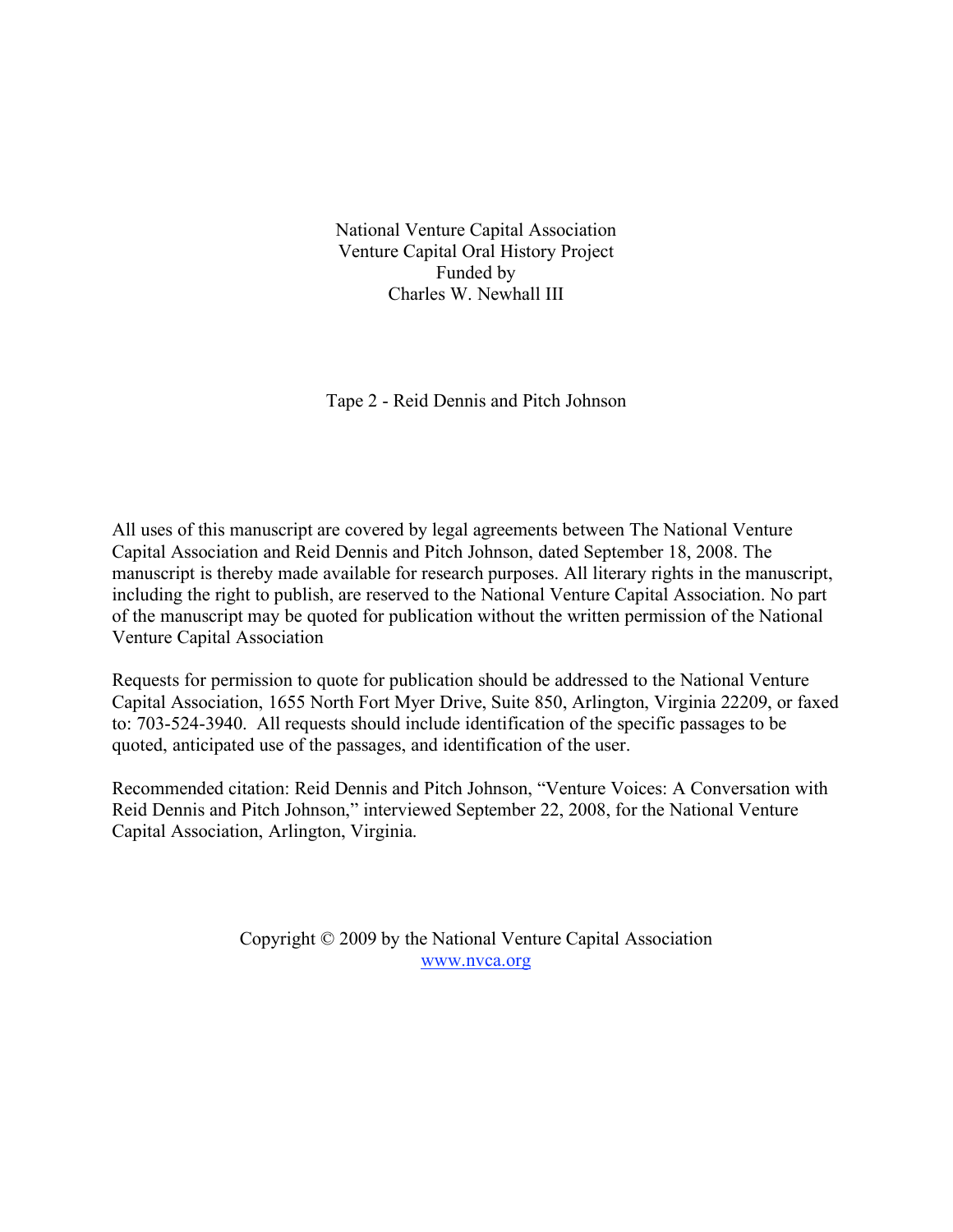[Beginning of recorded material]

| 02:00:33     | Reid Dennis:<br>-- say that because -- but the -- 'cause that's his<br>saying and I--                            |
|--------------|------------------------------------------------------------------------------------------------------------------|
| Interviewer: | Okay.                                                                                                            |
| Reid Dennis: | -- I don't, uh, I don't wanna take it away from him. Oh my, hold on a<br>second.                                 |
| Interviewer: | Yes, sir.                                                                                                        |
| Reid Dennis: | Gonna.                                                                                                           |
| Interviewer: | So we have it on tape, give us the correct spelling of your first and last<br>name and your firm or affiliation. |
| Reid Dennis: | Okay. First name is Reid -- R-E-I-D. Last name is Dennis -- D-E-N-<br>$N-I-S.$                                   |
| 02:00:58     | And I'm a founder of Institutional Venture Partners.                                                             |
| Interviewer: | Great. Tell us --                                                                                                |
| Reid Dennis: | And now a retiring partner, I should say.                                                                        |
| Interviewer: | Oh. Well congratulations.                                                                                        |
| Reid Dennis: | Yeah, well I hope so.                                                                                            |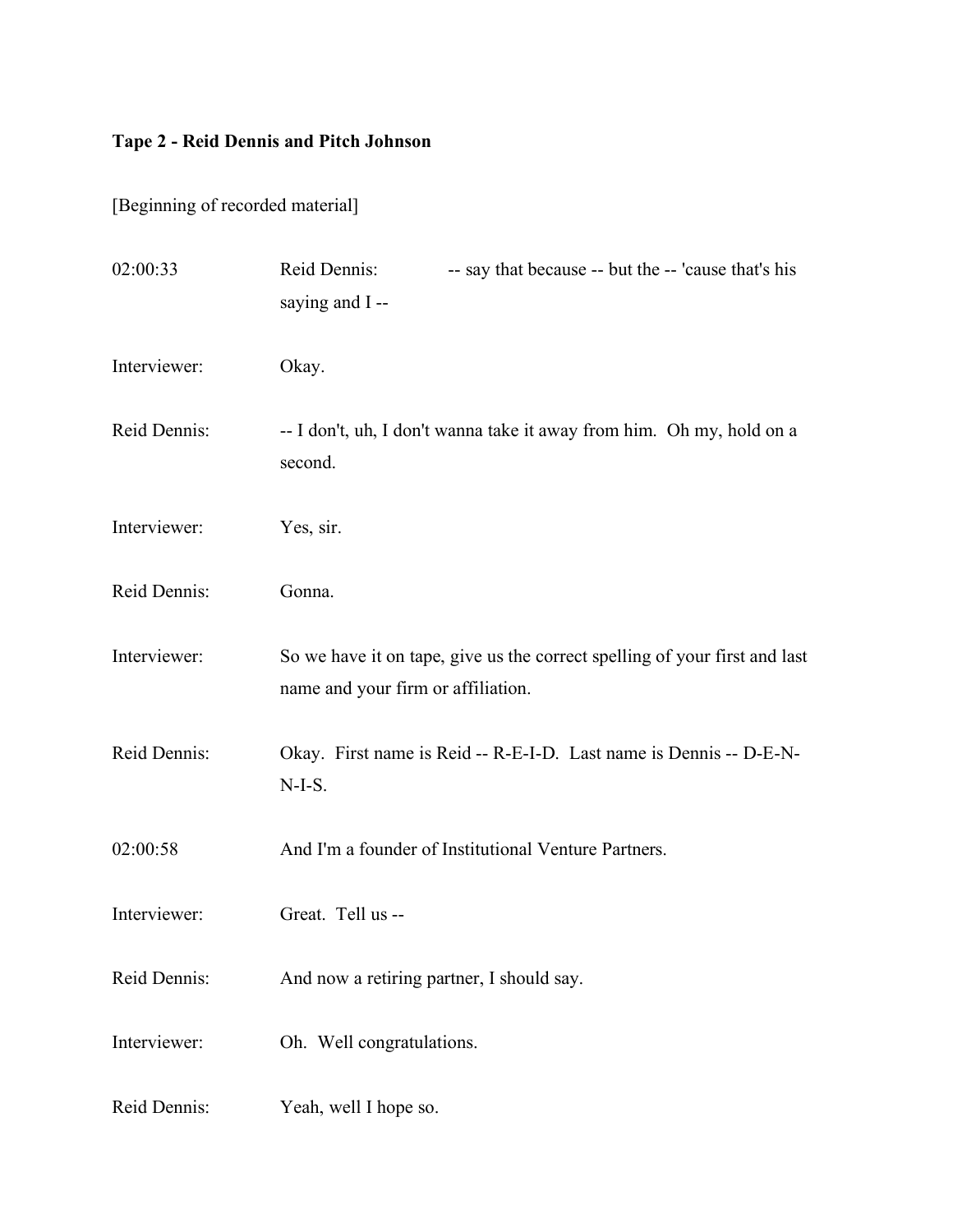| Interviewer:          | Over your career, you've seen a lot of change in the industry, what or<br>how has the industry most changed over the last 30 years?                                                                                                                                           |  |
|-----------------------|-------------------------------------------------------------------------------------------------------------------------------------------------------------------------------------------------------------------------------------------------------------------------------|--|
| Reid Dennis:          | Well I think the-the m-m-major change in the industry has been the<br>huge flood of capital that has come into the industry.                                                                                                                                                  |  |
| 02:01:30              | This used to be a very, very small industry. It, uh, it wasn't even an<br>industry. It was a-it was very small activity is a better way to put it.<br>Uh, a-a-and I'm sorry, you want -- can we start over again because<br>you-you wanna talk about changes in the industry? |  |
| Interviewer:          | No, you were going --                                                                                                                                                                                                                                                         |  |
| Reid Dennis:          | Did I-did I lead into that all right?                                                                                                                                                                                                                                         |  |
| Interviewer:          | Exactly right.                                                                                                                                                                                                                                                                |  |
| Reid Dennis:          | Okay, okay. All right.                                                                                                                                                                                                                                                        |  |
| Interviewer:          | No, it's perfect.                                                                                                                                                                                                                                                             |  |
| [Director's comments] |                                                                                                                                                                                                                                                                               |  |
| Interviewer:          | Do you want me to ask you the question again?                                                                                                                                                                                                                                 |  |
| 02:02:01              | You know, you -- well you asked-you asked the question about what<br>are the major changes over the --                                                                                                                                                                        |  |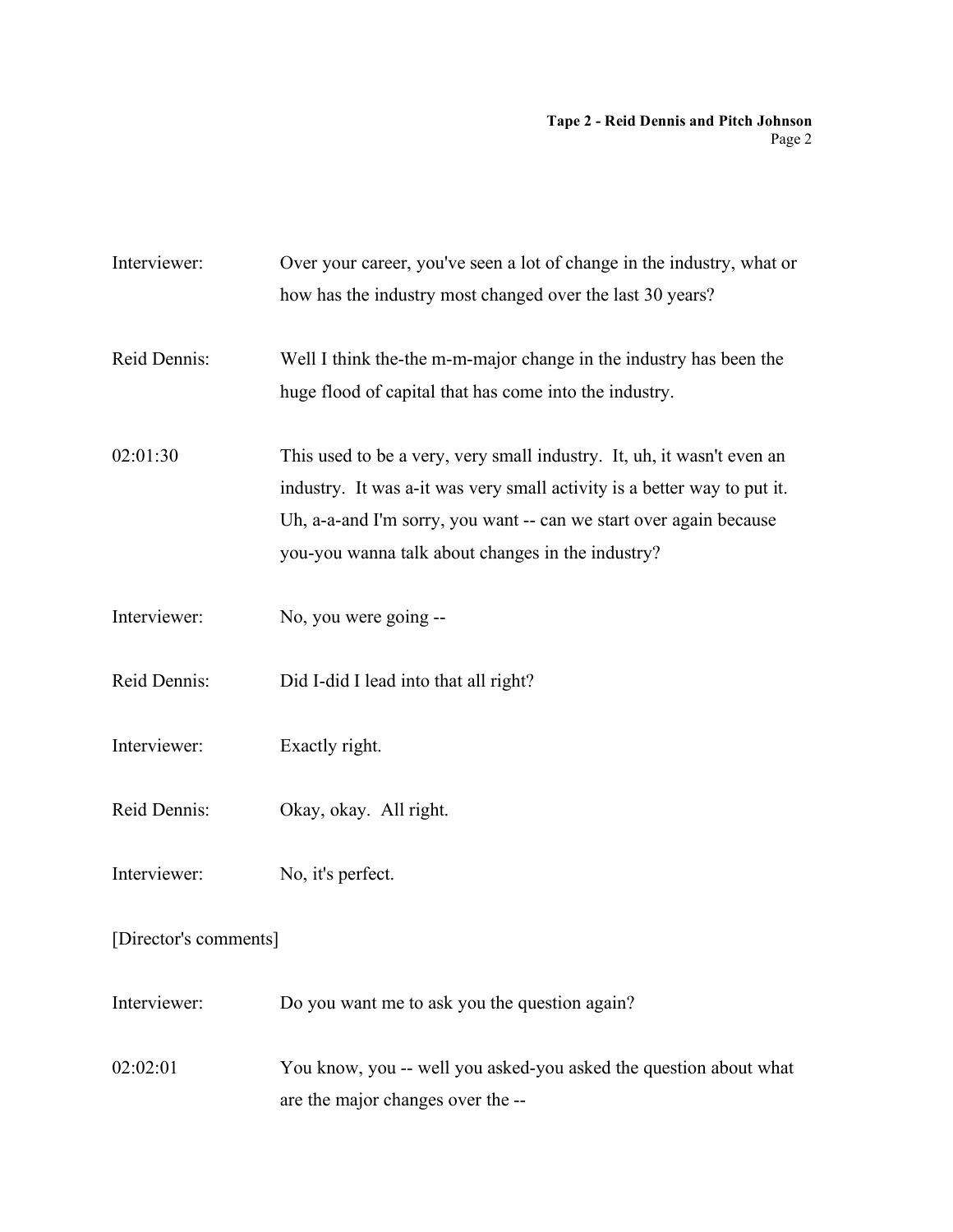| Interviewer:          | [Unintelligible].                                                                                                                                                                                                                                                                                                                                                                                                                            |
|-----------------------|----------------------------------------------------------------------------------------------------------------------------------------------------------------------------------------------------------------------------------------------------------------------------------------------------------------------------------------------------------------------------------------------------------------------------------------------|
| Reid Dennis:          | -- during the period of time that I've been in the industry and-and it<br>really was -- it's an overstatement to have called it an industry when it<br>began. It was a very small activity. It was sort of a sidelight. Uh,<br>when, uh, actually when I got out of college and w-went to work in<br>San Francisco, I was the only security analyst trainee trained as an<br>electrical engineer, uh, that worked on, uh, Montgomery Street. |
| 02:02:34              | So there just was no -- there was no interest in, uh, in what we now<br>refer to as high-tech. Uh, it, uh, uh, it just didn't exist.                                                                                                                                                                                                                                                                                                         |
| [Director's comments] |                                                                                                                                                                                                                                                                                                                                                                                                                                              |
| Interviewer:          | I'm trying to remember. You were the only security --                                                                                                                                                                                                                                                                                                                                                                                        |
| 02:03:07              | Reid Dennis:<br>Yeah, uh, well no. I was the only security<br>analyst trainee that was-that was -- that had a degree in electrical<br>engineering. And it just, uh, what we now refer to as the high-tech<br>industry just didn't exist at all. Uh, the -- and I was just f-fortunate to<br>have had a -- the right education at the right time when-when I entered<br>the business.                                                         |
| 02:03:30              | But this business -- you know, in the early 1970s when, uh, when the<br>NVCA was just getting going, uh, this industry almost disappeared.<br>Uh, I can remember clearly seeing on the-the back of the door of an<br>office to one of the undersecretary's to the Treasury in Washington                                                                                                                                                     |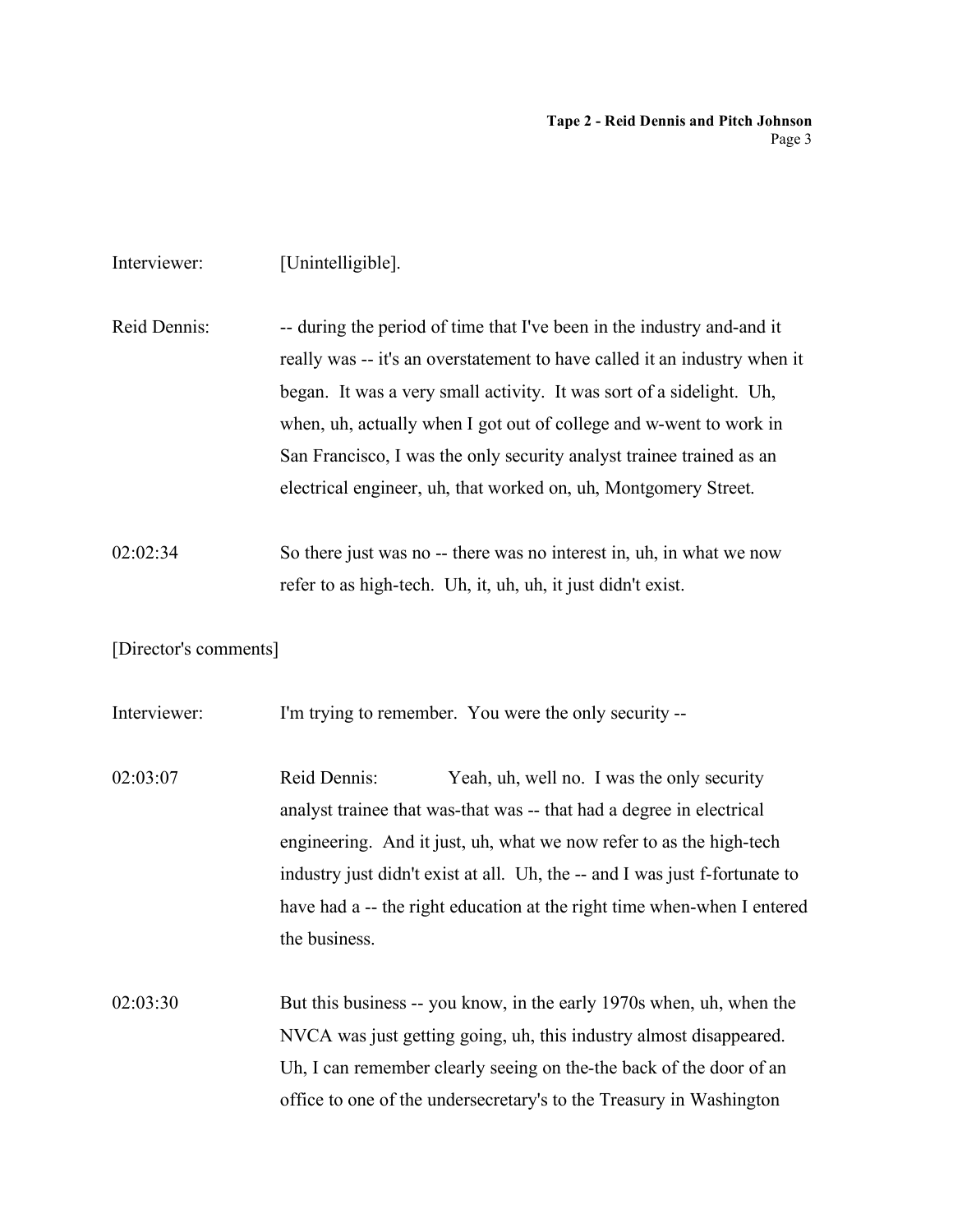D.C. a cartoon that showed two people conversing at the typical New Yorker, uh, cocktail party.

- 02:03:59 And-and one of 'em says to the other, uh, venture capital, do you remember venture capital? You know, it had-it had virtually gone away in-in-in the early 70s. It just didn't exist.
- Interviewer: So what has changed is the flood of money that's come into the industry, but what has remained the same? Are there any qualities that you still recognize today that were there back in the early days?
- Reid Dennis: Uh, well, wh-what-what made the major change, l-let's go to that.
- 02:04:30 Uh, what made the major change was, uh, the move to, uh, reduce the capital gains tax in 1978. And-and then it was further reduced in 1980. But, uh, you know, I have to give, uh, uh, Jimmy Carter the, uh, credit for, uh, really causing the capital gains tax to be reduced because he, uh, came out and made a statement that we ought to abolish all the differences between capital gains and ordinary income.
- 02:05:05 And that so energized both the venture capital industry and the electronics industry here in California that we went on a full-fledge campaign to, uh, lobby the Congress as -- not as paid lobbyists, but as individual businessmen going back and spending our own time to tell 'em how important this was.
- 02:05:28 And I think that, uh, you know -- I still have my calendars that show the, uh, uh, the, uh, testimony before Ways and Means, the small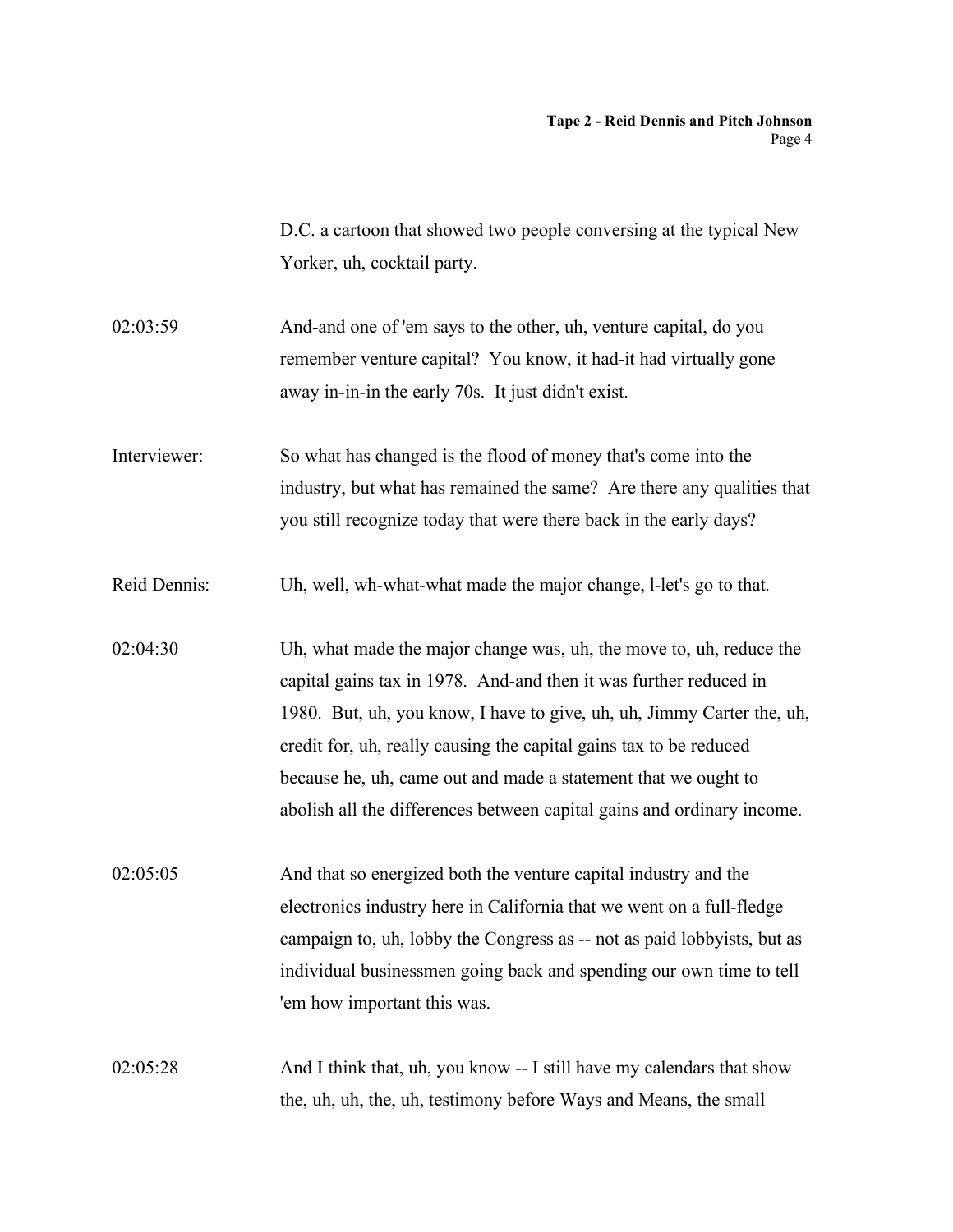|              | business committees, and so forth and so on. And I think that we<br>really got the attention of an awful lot of people at that time because<br>we were there at our own expense, on our own time, and not as<br>somebody paid to parrot, uh, somebody else's arguments.                                                                                                                                                                                         |
|--------------|-----------------------------------------------------------------------------------------------------------------------------------------------------------------------------------------------------------------------------------------------------------------------------------------------------------------------------------------------------------------------------------------------------------------------------------------------------------------|
| 02:05:56     | And-and the reduction in capital gains tax of '78 was the first move<br>and, uh, it was further reduced in-in 1980. And 1980 turned out to be<br>the best year ever to, uh, start new companies, uh, certainly in the-in<br>the high-tech industry.                                                                                                                                                                                                             |
| Interviewer: | Let's talk a little bit about the day-to-day work of being a VC.                                                                                                                                                                                                                                                                                                                                                                                                |
| Reid Dennis: | Sure.                                                                                                                                                                                                                                                                                                                                                                                                                                                           |
| Interviewer: | What is the most challenging part of the job?                                                                                                                                                                                                                                                                                                                                                                                                                   |
| 02:06:29     | Reid Dennis:<br>Well the real-the real nub of being a-a venture<br>capitalist is-is building up a frame of reference, uh, so that you can<br>judge people. Uh, yeah, I've made some mistakes on technologies.<br>Uh, but the biggest mistakes I've made have been people mistakes,<br>not-not technology mistakes. And-and so you got to, uh -- it's hard<br>when you are very young and have not had a lotta exposure to a lotta<br>different kinds of people. |
| 02:07:01     | It's very hard to, uh, uh, uh, make really good judgments about people.<br>I think that, uh, that only comes after you've built yourself a frame of<br>reference. Uh, and the biggest disappointments I have had have-have,<br>uh, been disappointments in people, not because, uh, they didn't wanna                                                                                                                                                           |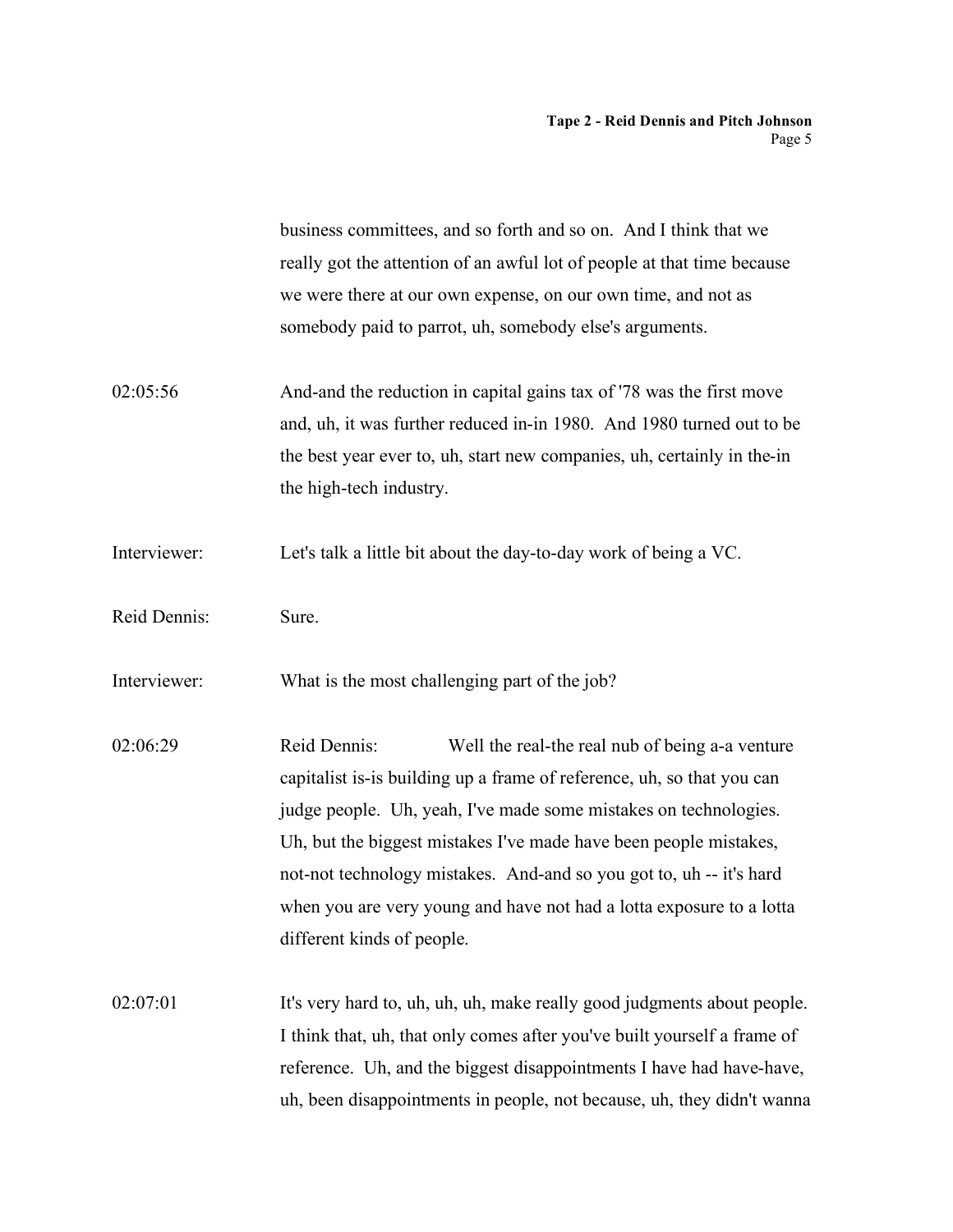|              | do the right thing, it was because they just plain didn't have the ability<br>to do the right thing. |
|--------------|------------------------------------------------------------------------------------------------------|
|              |                                                                                                      |
| 02:07:30     | And, uh, so tho-those are -- but that's-that's the nub of the whole thing                            |
|              | is-is being able to judge people, uh, and then to believe in them and get                            |
|              | them to believe in you and form a good partnership with them. And-                                   |
|              | and do everything you can to help them succeed.                                                      |
| Interviewer: | What are some of the key components of that partnership between                                      |
|              | venture capitalist and entrepreneur that makes it work?                                              |
| Reid Dennis: | Well I think trust is-is number one.                                                                 |
| 02:08:00     | There's got to be mutual trust. There's got to be mutual s- -- respect.                              |
|              | Uh, you have to respect the entrepreneur's, um, abilities in the-in the                              |
|              | fields in which, uh, he or she is operating. And-and they have to                                    |
|              | believe that you will be there and be helpful to them, uh, through good                              |
|              | times and-and, uh, and through disappointing times.                                                  |
| 02:08:26     | I think that, you know, one of the things we used to say about our                                   |
|              | business is that, uh, you know, you do all of this research, you read all                            |
|              | of this material, you hear all of the-of the talks and then you go to your                           |
|              | first board meeting and, uh -- where they have to discuss what's                                     |
|              | actually going on in the company. And that's where you first -- that's                               |
|              | where you really learn what the dickens you're involved in. And, uh,                                 |
|              | it's, uh, it's s-sometimes a surprise and sometimes a-a shock, but, uh,                              |
|              | it's -- but that's all right.                                                                        |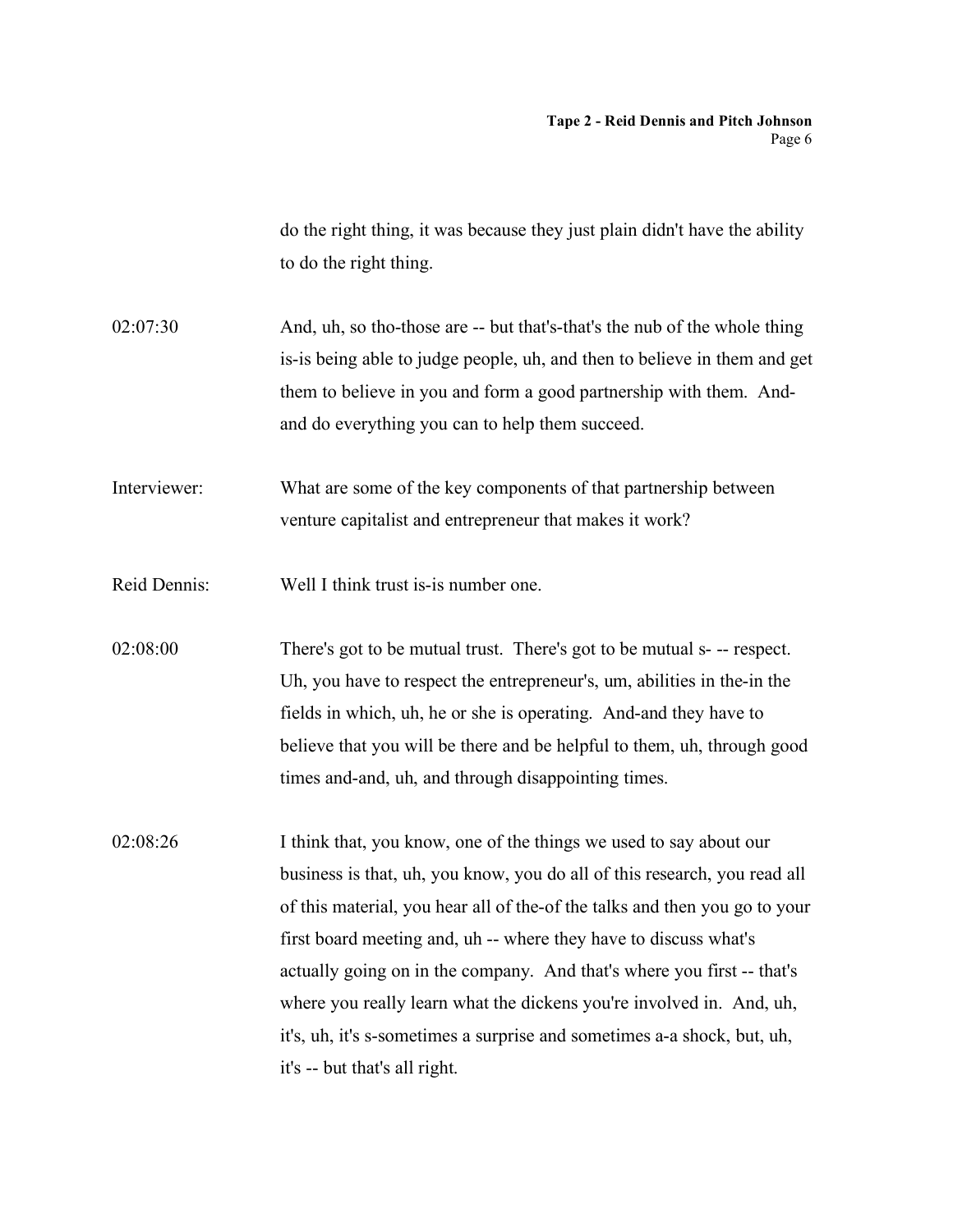02:09:00 You-you get through that and you learn after awhile that the, uh, when you go to your first board meeting, it's not gonna be as rosy as the, uh, uh, as the business plan that they presented to you when you, uh, made the commitment to invest.

Interviewer: Let's talk about some of the successes over your career. If you had to pick one or two or a handful of companies or innovations that you're most proud of backing or have had the biggest impact on the general public, what are some of the things that come to mind?

02:09:33 Reid Dennis: Well I, you know, I'd -- uh, it's hard to say what, uh -- uh, when-when you talk about, uh, some of the-some of the activities that, uh, uh, that I've been most delighted to be involved in, um, o-obviously my first-my first personal, uh, investment was in a company called Ampex that had a thing called, uh, uh, uh, a tape drive.

- 02:10:01 And, uh, about all I knew about it was, uh, that I thought tape was gonna be used for more things than just recording Bing Crosby's voice so he could play golf on, uh, on Sunday afternoon. And, uh, I'd really thought it was a very interesting technology and so on. So, uh, Ampex had a huge impact on my life because it, uh, it was my first major commitment. And it was a huge winner.
- 02:10:31 And I went from having very little money to having a significant amount with which to get started. Uh, if Ampex had been a failure, I wouldn't be here today. You know? I wouldn't be at -- as-as part of this organization or anything else. But, uh, but at any rate, uh, it was a tremendous-it was a tremendous deal.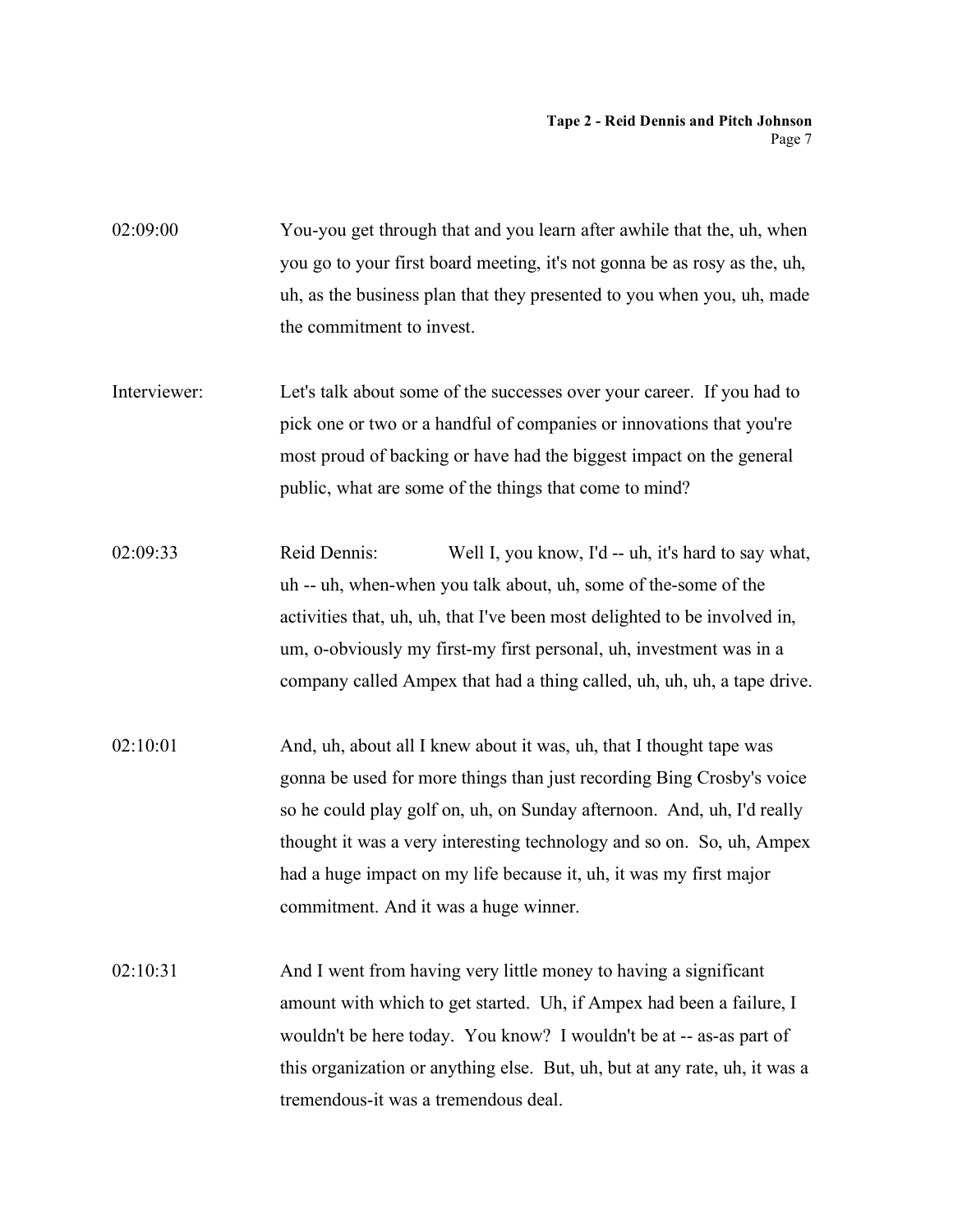02:10:51 And, uh, it, uh -- and then after we got into the venture business on a formal basis in the -- in, uh, the early 70s, uh, there were a number of companies -- Rome, which was -- had the first digital telephone was aa deal that one of my partners was close to. And we, uh, we backed that lock, stock and barrel right, uh, up -- right on through to the end of it. 02:11:22 And, uh, when it was merged into IBM, uh, Seagate Technology and the disk drive business, I have on my desk at, uh, uh, in my office the first 5 1/4-inch, uh, disk drive that Seagate ever delivered and, uh - which was presented to me as my perfect attendance award by -- it was presented to me by Al Shugart as a perfect attendance award for having never missed a board meeting over a five-year period. 02:11:51 And, uh, and it was a wonderful deal for us, for our firm, and for all of our investors. Uh, on the, uh -- it was an investment in, uh, uh, in, uh, the first IVP fund -- uh, Institutional Venture Partner fund. And, uh, on the third anniversary of that fund, we gave every one of our investors three times their money back, uh, on-on that one investment. So, uh, it was a -- uh, that was a spectacular deal. 02:12:26 Uh, uh, you know, I-I-I was -- you know, it's hard to say, are you proud of that? Uh, well no I'm pleased with it. I felt awful lucky. You know? But th-th-the pride really goes to the entrepreneurs who

built the company.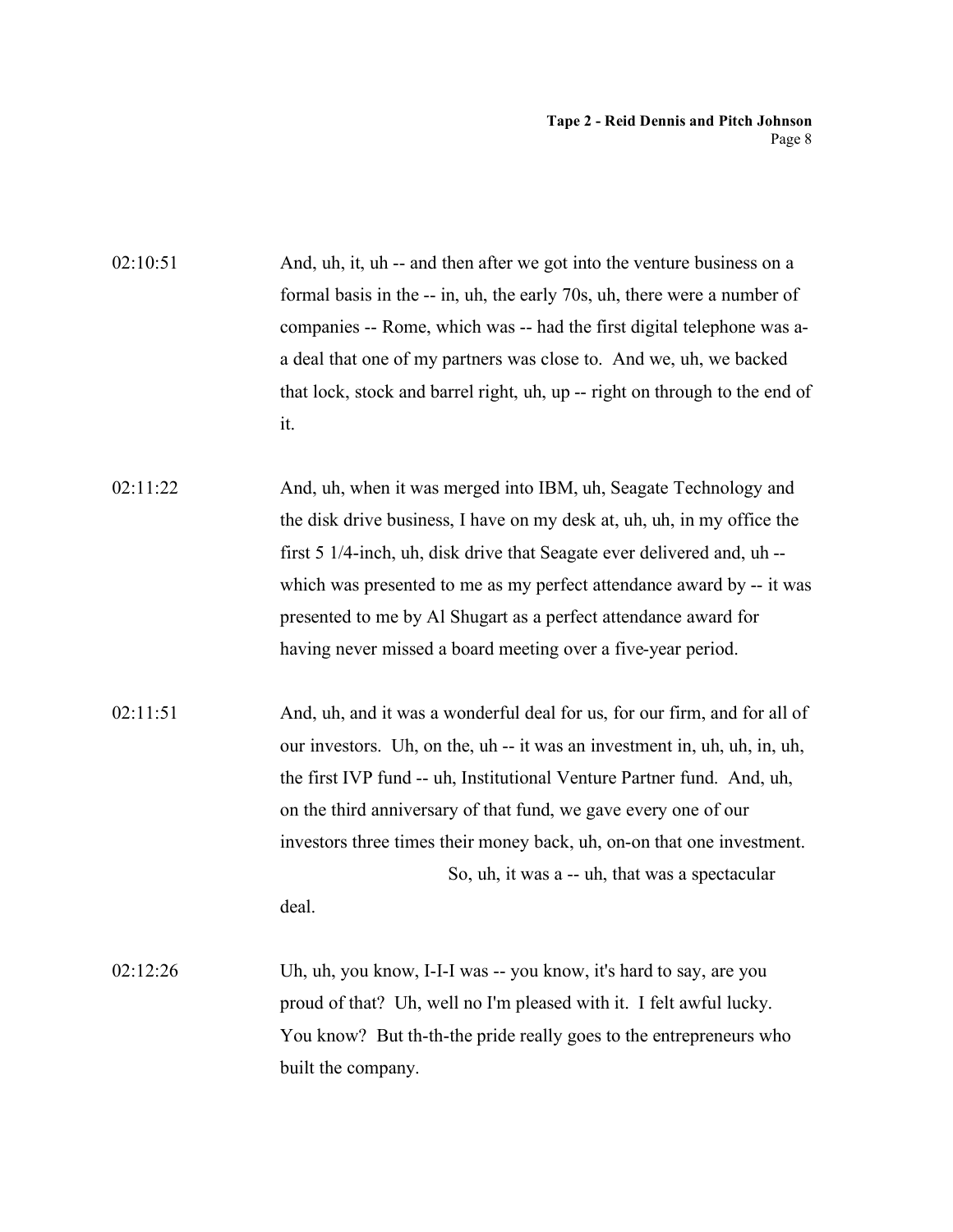| Interviewer: | What keeps you going? Well you're retiring but --                                                                                                                                                                                                                                         |
|--------------|-------------------------------------------------------------------------------------------------------------------------------------------------------------------------------------------------------------------------------------------------------------------------------------------|
| Reid Dennis: | Well I'm semi-retired. No, I-I'm semi-retired. I-I-I have a lot of<br>activities that keep me off the streets and outta the bars. And, uh, and<br>it's, uh, and I-I-I just -- I do think it's, uh -- one-one needs, uh -- you<br>need to keep your mind active.                           |
| 02:13:05     | So I'm-I'm, uh, I'm currently, uh, uh, working on several things that are<br>small companies that are, uh, uh -- that, uh, are outside the realm of-of,<br>uh, the kind of things that our venture-venture firm do.                                                                       |
| Interviewer: | Is there anything that you'd like for us to capture that my questions<br>have not brought out?                                                                                                                                                                                            |
| 02:13:26     | Reid Dennis:<br>Well I think that, uh.uh, 1-1-let's talk-let's talk<br>a little bit about the -- you know, what are some of the challenges<br>facing the industry today.                                                                                                                  |
| Interviewer: | Sure.                                                                                                                                                                                                                                                                                     |
| Reid Dennis: | And-and really one of the-one of the challenges that is facing us is the<br>fact that there is so much money available in the industry -- huge<br>amounts of money -- that it has driven up the prices of -- that-that<br>venture capitalists have to pay in order to get into something. |
| 02:14:04     | It's driven up the prices of the later rounds of those financings of those<br>companies. And now in-in, uh -- now in-in, uh, 2008 we have the, uh -<br>- excuse me, I gotta take a second.                                                                                                |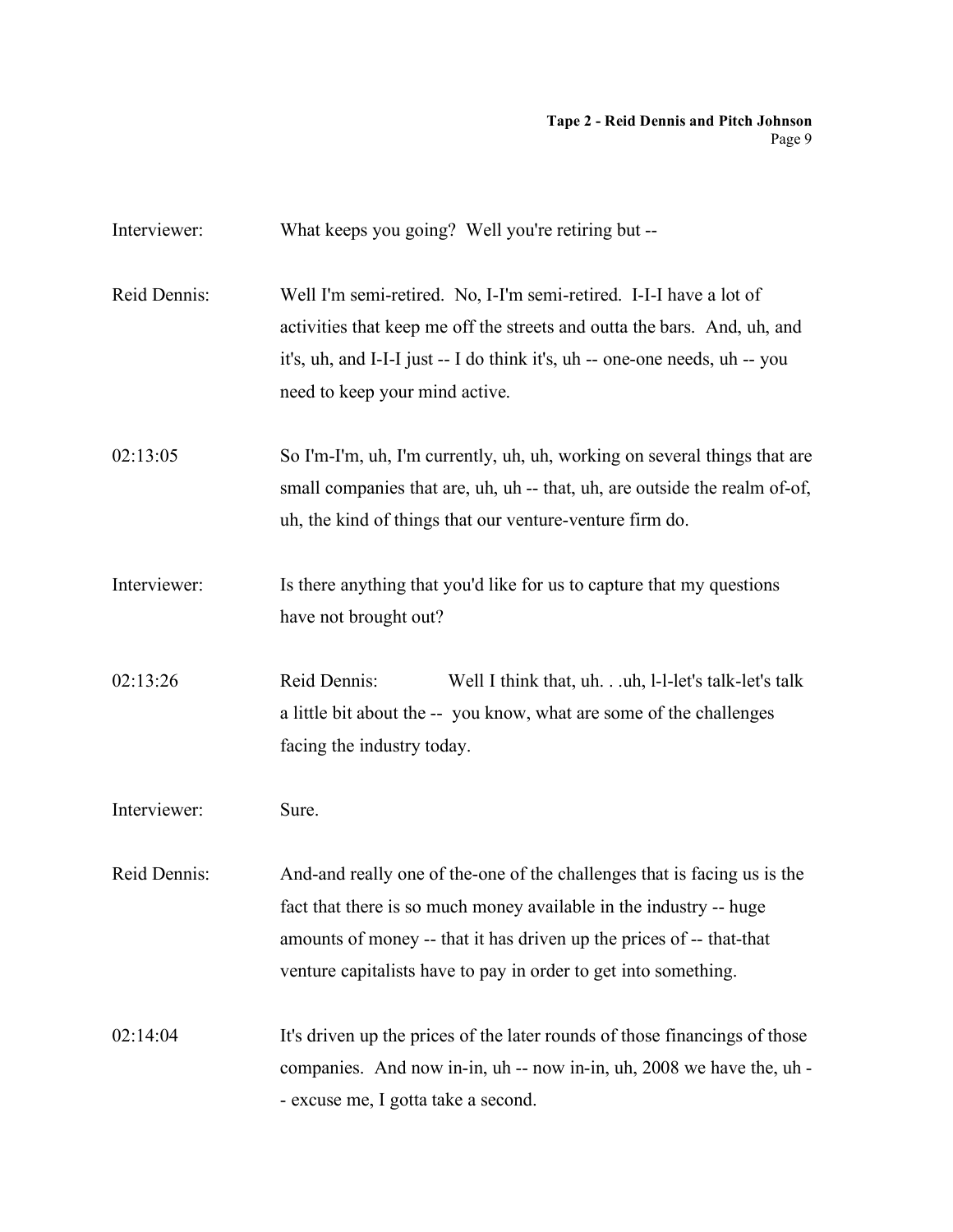# Interviewer: Mm-hmm.

[Off-topic conversation]

02:14:40 Reid Dennis: But, uh, but now-now that we find our-now that we find ourselves in-in 2008, uh, with the current liquidity crisis with, uh, uh, a number of Wall Street firms going out of business, uh, we-we find that, uh, the product that we have been used to growing and building and being proud of, uh, uh, doesn't have a market.

02:15:06 I mean we've raised the price of-of, uh, high-tech companies to the point where it's very, very hard to take them public. And with the shrinkage of the-the investment banking industry, it's gonna be even harder to take them public. And-and I think that we have in a way sort of, uh, sullied our own nest, uh, by, uh, raising the price to the point where now liquidity is the-is the objective.

02:15:36 And we find ourselves as an industry investing in companies that we are trying to build to sell to somebody rather than building them to last. And I think that-that-that the-the-the biggest, uh, accomplishments that this industry had over the last 30 years was building companies like Intel, which, uh, which we were not involved in.

02:16:07 But, uh, which, uh -- and I-I think that someone like, uh, Arthur Rock who has continued to be involved in that company as a-as a member of the board, member -- chairman of all of the important committees and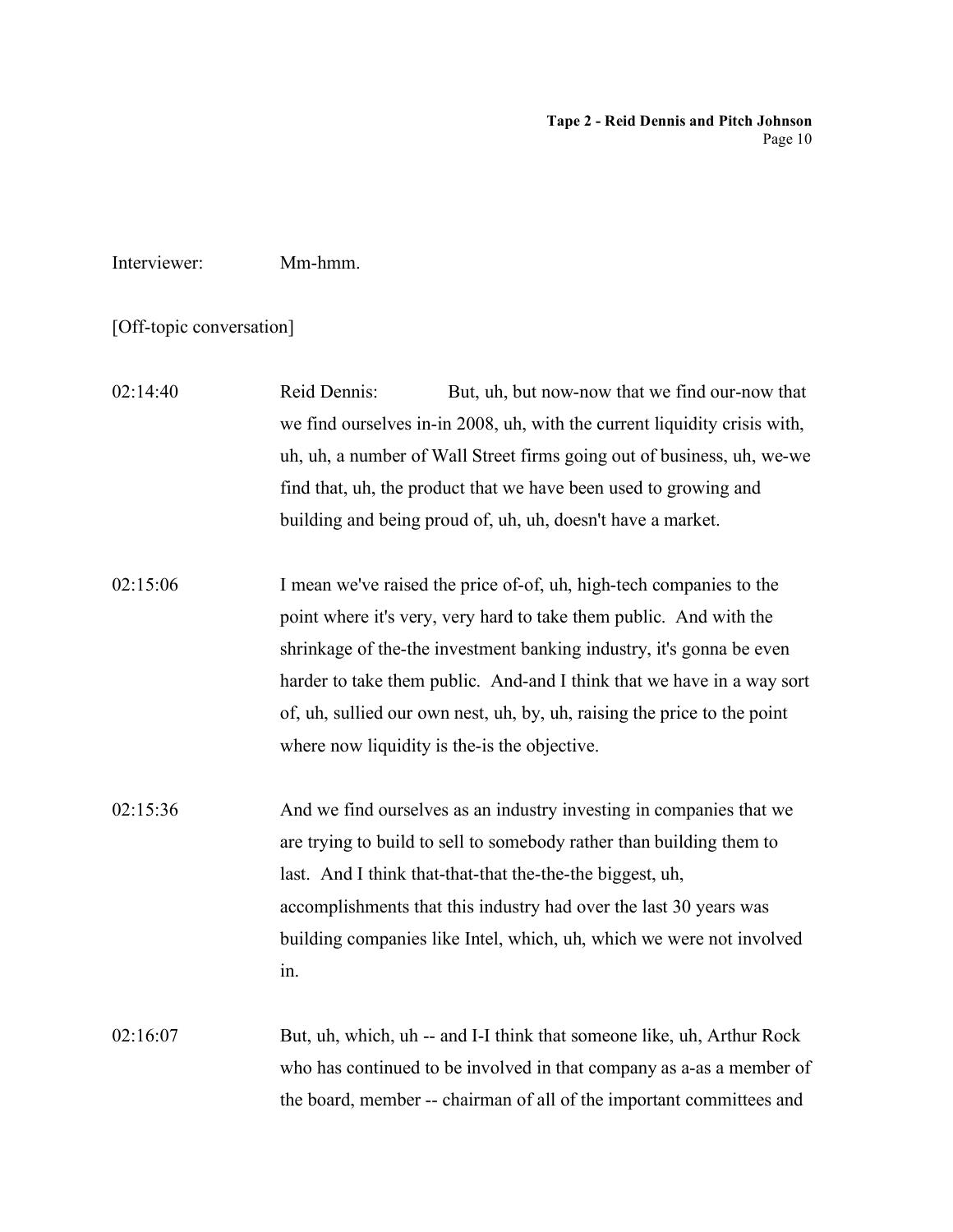|              | stuff, uh, i-is a wonderful accomplishment. And I just think that-that<br>time has disappeared from us now.                                                                                                                                                                                                                                                        |
|--------------|--------------------------------------------------------------------------------------------------------------------------------------------------------------------------------------------------------------------------------------------------------------------------------------------------------------------------------------------------------------------|
| Interviewer: | So what's the answer? There's too much money coming in, so should<br>we stop taking [LP]'s money?                                                                                                                                                                                                                                                                  |
| 02:16:32     | Reid Dennis:<br>Say that again?                                                                                                                                                                                                                                                                                                                                    |
| Interviewer: | Should we stop taking LP's money?                                                                                                                                                                                                                                                                                                                                  |
| Reid Dennis: | Well I think --                                                                                                                                                                                                                                                                                                                                                    |
| Interviewer: | [Unintelligible] coming [unintelligible] --                                                                                                                                                                                                                                                                                                                        |
| Reid Dennis: | No, I think-I think -- yes, there is too much money coming into the<br>business. And I think that one of the-one of the things that will happen<br>as a result of current conditions is that will begin to dry up, uh,<br>because the returns are not there.                                                                                                       |
| 02:16:51     | I-if you look back historically at every major financial boom in the --<br>over the last several hundred years -- uh, the tulip bulb boom and the --<br>and, uh, and I dunno, back in the 1700s and the-and the South Sea<br>Bubble and all these things, there've been other bubbles. Uh, and<br>they've-they've exploded and-and we've gone onto the next thing. |
| 02:17:19     | I-I think that the -- I think there are a number of people today, uh,<br>investing in venture capital who really don't have the slightest idea                                                                                                                                                                                                                     |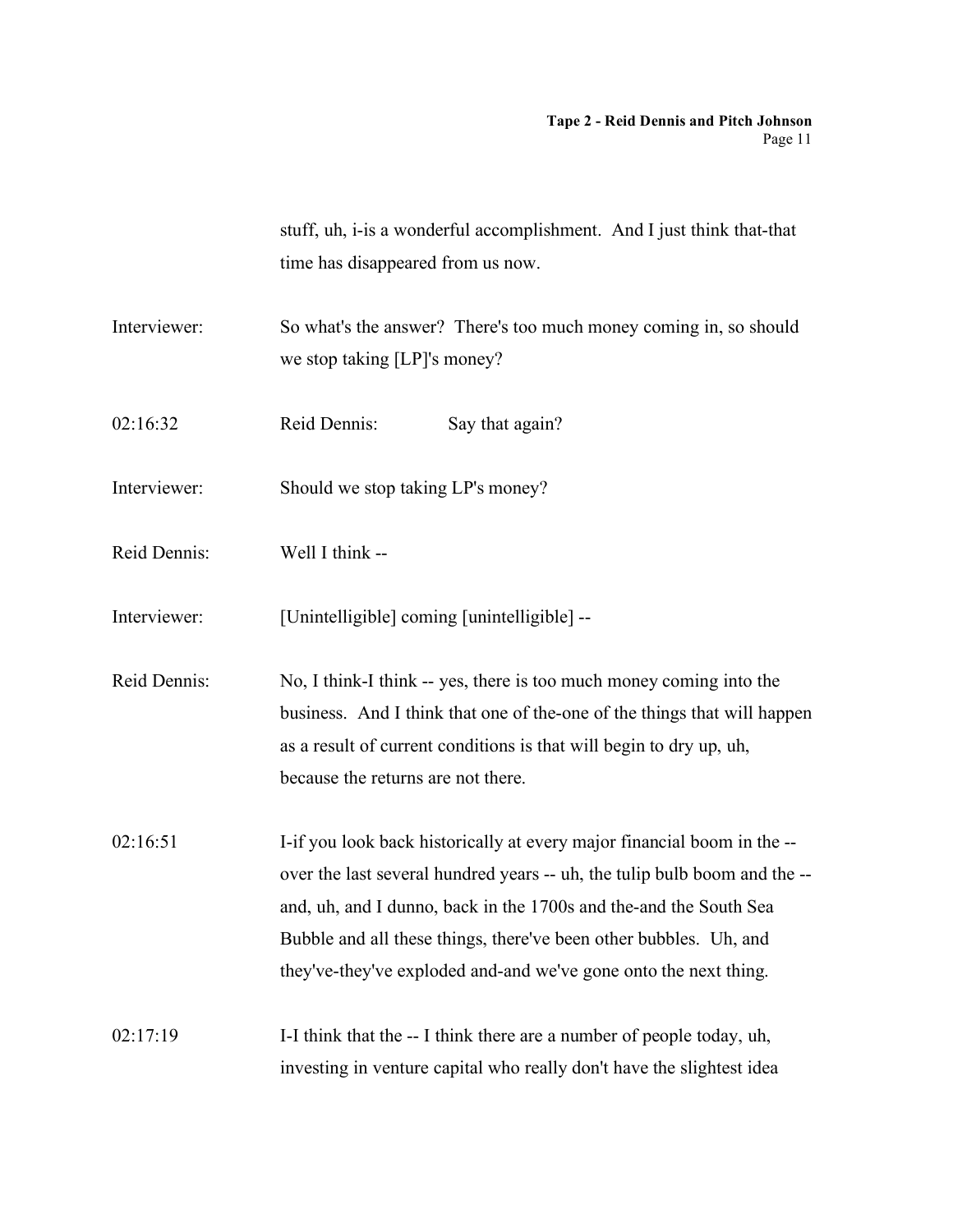what they're doing and who don't have any interest in being long-term investors in the companies that we're building.

And I think that is one of the major things that has changed -- is that when-when we, uh, uh, when we were building things, uh, we were building to last and we stayed with them and we wanted to continue to be shareholders in an exciting and growing companies.

02:17:58 And that spirit has sorta gone out of our industry today. Enough?

- Interviewer: That's perfect.
- Male Voice: That's a beautiful thing. Thank you.
- Interviewer: Thank --

[Abrupt end of recorded material]

02:18:04 [Beginning of new interview]

[Director's comments]

Interviewer: Just so we have it on tape -- Pitch, standard spelling. Is that how you like to be known?

02:18:16 Pitch Johnson: Pitch is my name.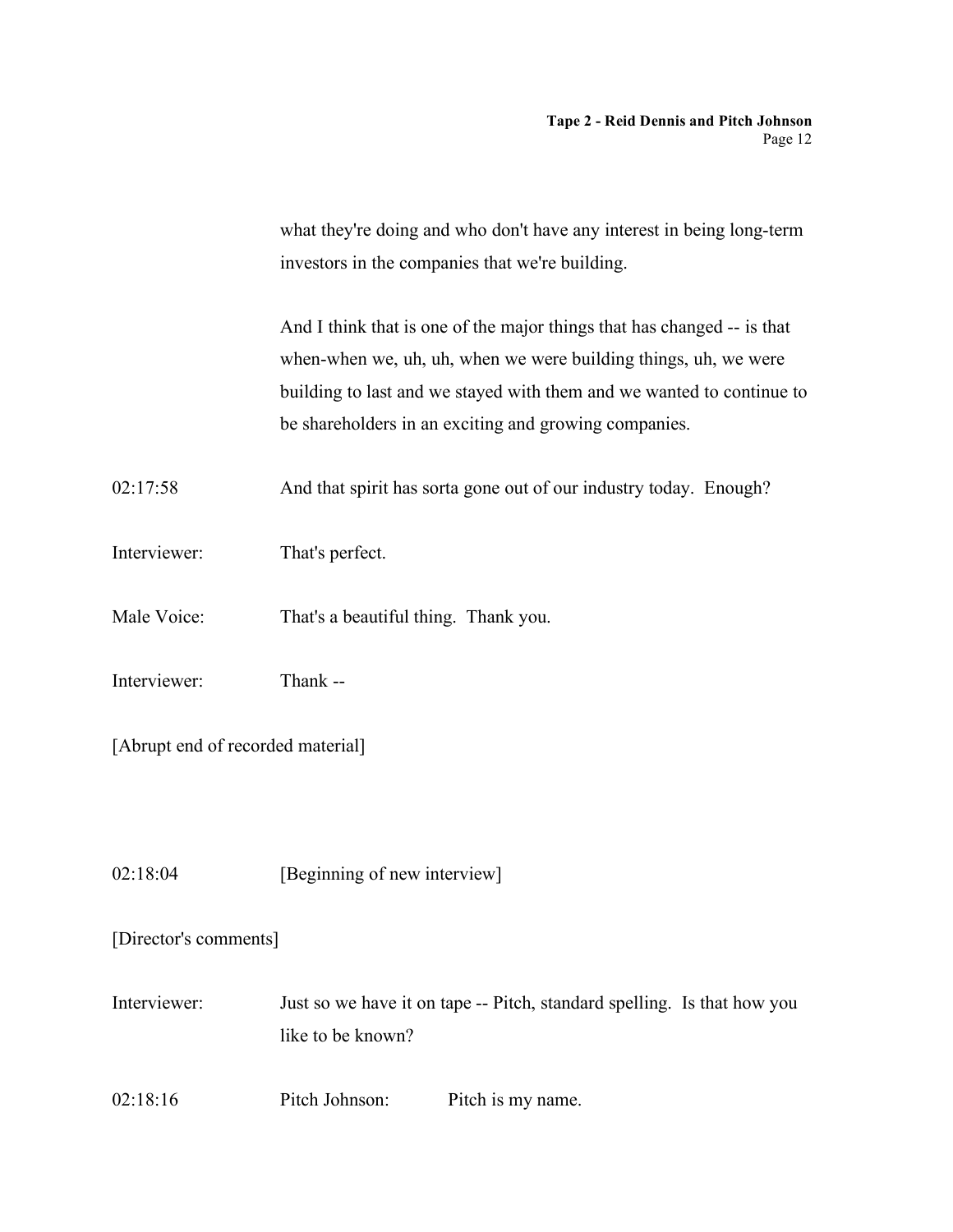| Interviewer:          | Okay, Johnson.                                                                                                                                                                                                              |  |
|-----------------------|-----------------------------------------------------------------------------------------------------------------------------------------------------------------------------------------------------------------------------|--|
| Pitch Johnson:        | It's my middle -- my middle name's [Pitcher] and Pitch is what<br>everyone calls me.                                                                                                                                        |  |
| Interviewer:          | Is it really?                                                                                                                                                                                                               |  |
| Pitch Johnson:        | Mm-hmm.                                                                                                                                                                                                                     |  |
| Interviewer:          | I didn't know that. And affiliation or firm that you'd like us to put up<br>on the screen when we--                                                                                                                         |  |
| 02:18:29              | Pitch Johnson:<br>Just put Pitch Johnson, Asset Management<br>Company.                                                                                                                                                      |  |
| Interviewer:          | Asset Management Company.                                                                                                                                                                                                   |  |
| Pitch Johnson:        | Mm-hmm.                                                                                                                                                                                                                     |  |
| Interviewer:          | Great. First let's talk about how venture capital is different from other<br>asset classes. And I'll just warn you that Reid Dennis said you have a<br>famous saying that I'm hoping you're going to give me. So we'll see. |  |
| Pitch Johnson:        | W-well, first of all --                                                                                                                                                                                                     |  |
| [Director's comments] |                                                                                                                                                                                                                             |  |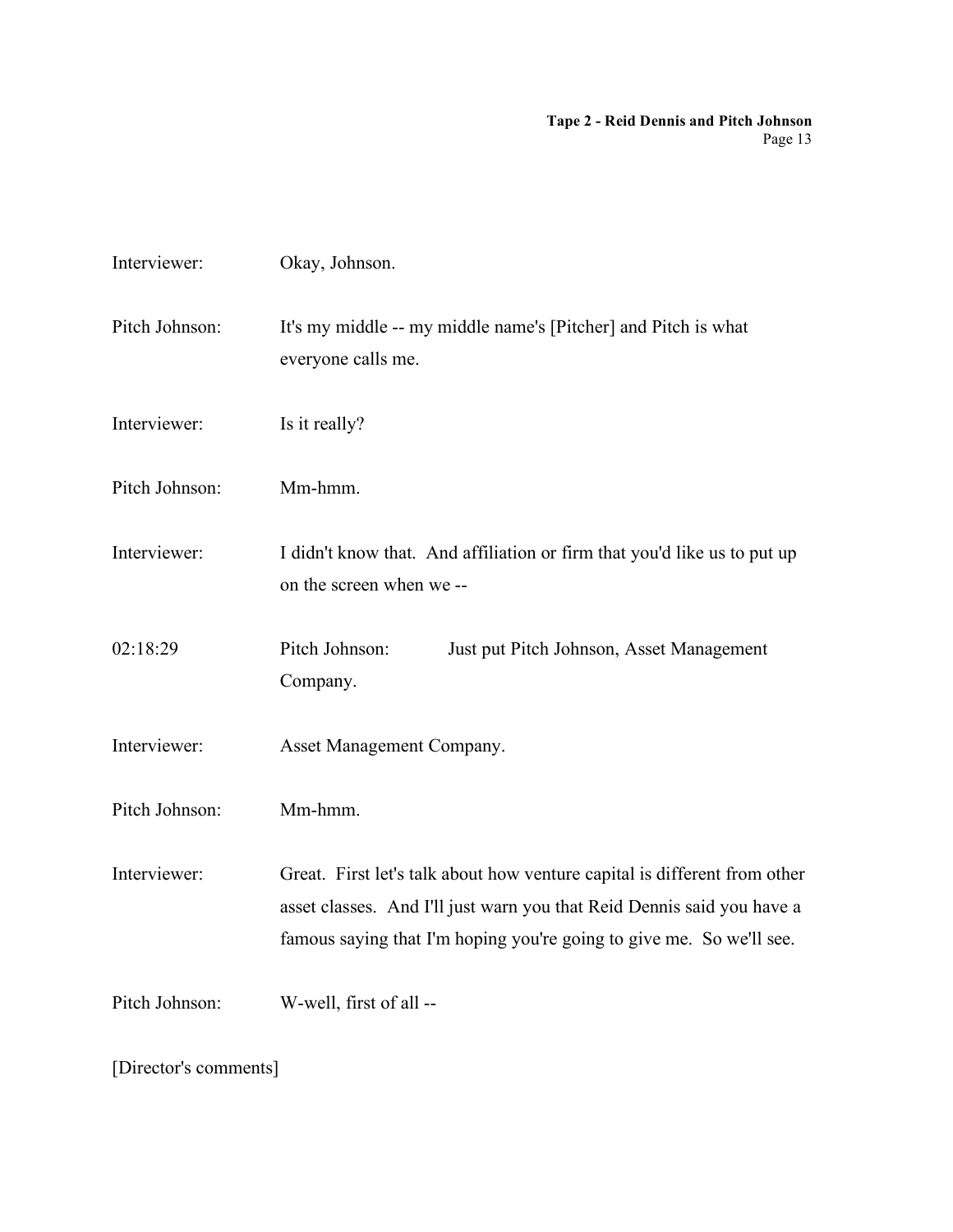| 02:19:03       | Pitch Johnson:<br>remember it.              | Tell me that famous saying he said so that I can                                                                                                                                                                                                                                                                                                                         |
|----------------|---------------------------------------------|--------------------------------------------------------------------------------------------------------------------------------------------------------------------------------------------------------------------------------------------------------------------------------------------------------------------------------------------------------------------------|
| Interviewer:   | About blowing on the dice.                  |                                                                                                                                                                                                                                                                                                                                                                          |
| Pitch Johnson: | About what?                                 |                                                                                                                                                                                                                                                                                                                                                                          |
| Interviewer:   |                                             | About blowing on the dice. Venture capitalism where you get the --                                                                                                                                                                                                                                                                                                       |
| Pitch Johnson: |                                             | Oh yeah, that's not the asset class part. That's a different answer.                                                                                                                                                                                                                                                                                                     |
| Interviewer:   | That's a different answer?                  |                                                                                                                                                                                                                                                                                                                                                                          |
| Pitch Johnson: | Yeah.                                       |                                                                                                                                                                                                                                                                                                                                                                          |
| Interviewer:   |                                             | He told me that was your answer for this one. Okay. Well you give<br>me your answer for this one. So how is venture different from                                                                                                                                                                                                                                       |
| Pitch Johnson: | the sense that we are back by institutions. | Well, uh, to-to call it an asset class, you gotta think it's part of the<br>money management business. And it is for many people, but there's a<br>whole group of venture capitalists of which I am one who really sort of<br>scrambled around and managed their own money or money from the<br>family and started off so that we weren't -- we aren't an asset class in |
| 02:19:40       |                                             | But as an asset class, I'd say illiquidity, uh, is one, uh, uh,<br>characteristic. Uh, the whole portfolio isn't so risky, but any one deal                                                                                                                                                                                                                              |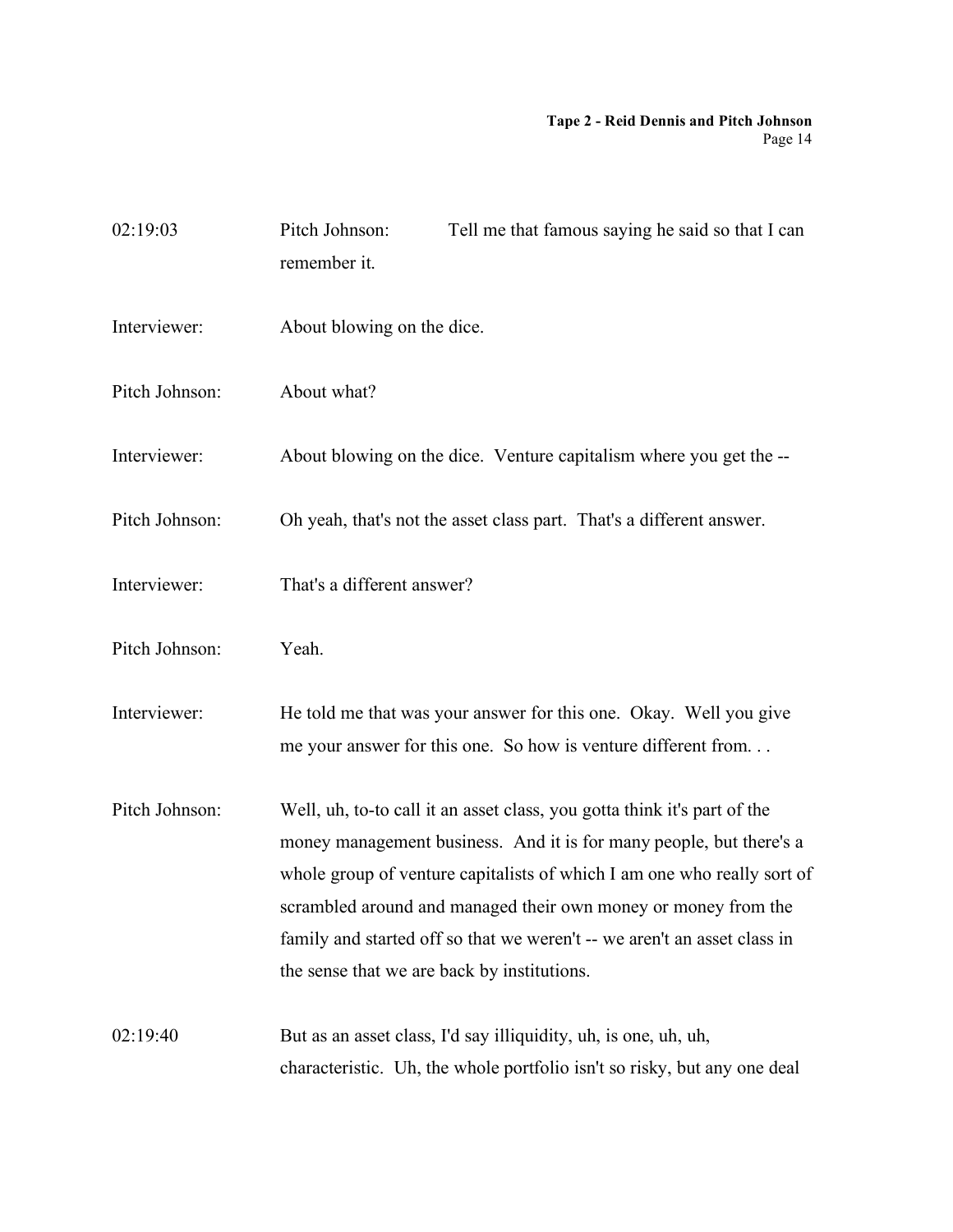is risky. So that as an asset class, I think that the thing that most people look at is, what are the possibility of returns?

02:20:00 And they been a little low lately, but in the upper teens and twenties is what it's been over many, many years. So I think money managers would invest in venture funds. Think of it as something that, uh, can generate in the upper teens and low twenties.

> There's been periods of much higher returns like in the late 90s. I'm talking about IRR returns. But it's a high return for the risk level, uh, in my view. But I don't think of us as an asset class because we're private venture capitalists and there were a lot of us in the beginning and not so many now.

Interviewer: How has the industry changed over the last 30 years?

- 02:20:35 Pitch Johnson: Well the main thing that changed is size. Uh, when we got going in -- I got going in the early 60s. We had-we had a group of 12 people that had dinner once a month or so that were i-i-in venture capital, I guess you'd call it. At least we were running small business investment companies. And it was -- uh, there were very few deals, very little money, and you could get into anybody's deal by giving 'em a call on the phone.
- 02:21:02 And you'd let them in if they called you -- very cooperative, very, uh, very fraternal, and, um, it-it-it es- -- so that part has -- uh, uh, uh, has changed a lot. It's just -- it's a huge big -- you don't know everybody in it.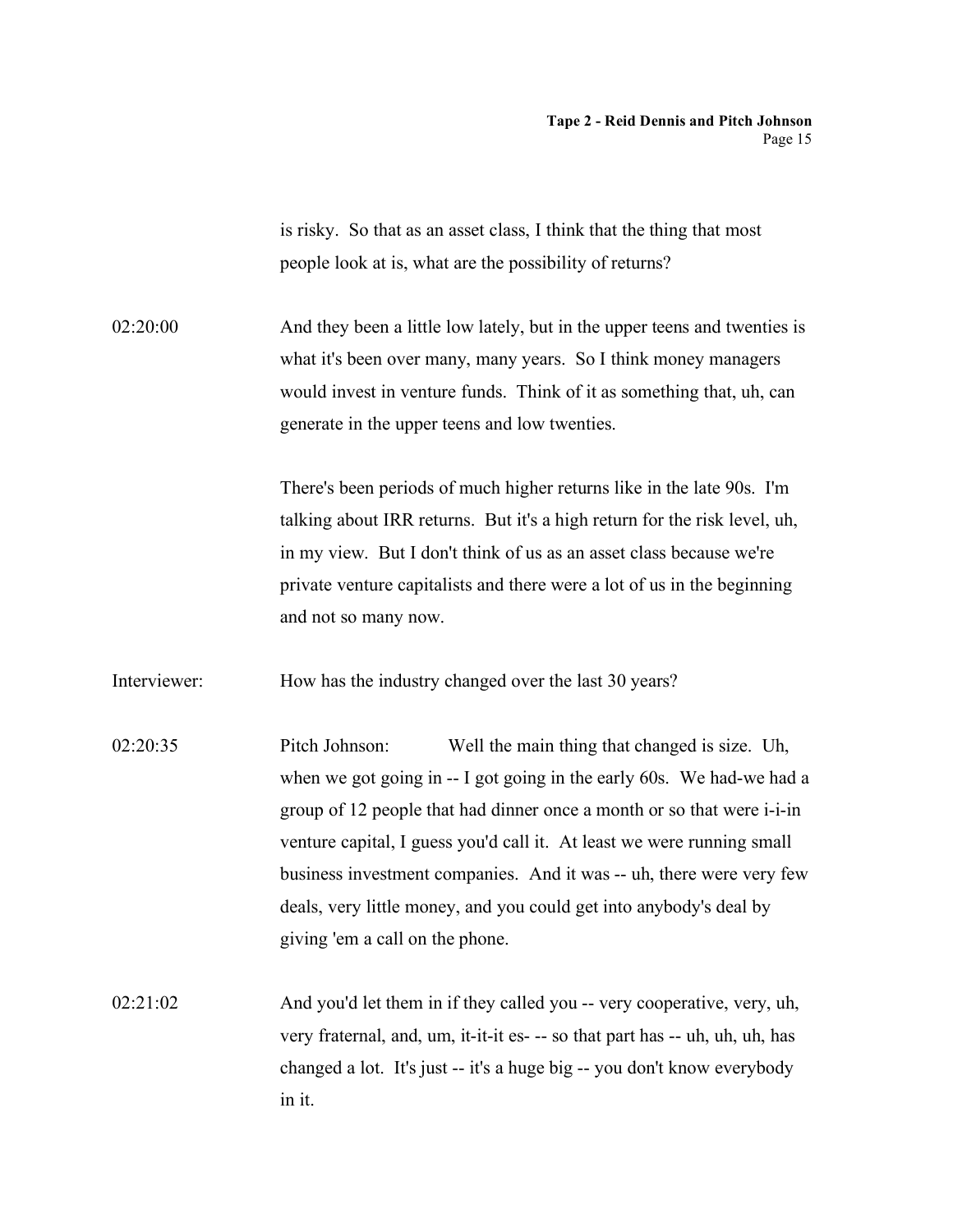Uh, another thing though that's k- -- stayed the same -- I really liked about it is -- with some exceptions but very few -- it's been a business where your handshakes are good. You talk to people. They're square with you. It's been a very fine group of men and women that have practiced this profession.

02:21:32 That part was early -- good in the early days and it's still been good.

Um, the other thing that's changed -- h-has not changed much is the -- I'd call it the nature of the business. You're trying to find people with good ideas and the ability to make those ideas into companies. Lotta people think we're backing technolo-technologies. That is not really a correct statement. We're backing, uh, people who can take technologies and serve markets, thereby serving people and building great companies.

02:22:01 So, uh, the-the main thing is -- different though is size. And the most important thing that's the same I think is the level of integrity in the business and, uh, then the-the whole job of whether you're doing it en mass or if a few people finding co- -- guy -- men and women who can build great companies.

[Director's comments]

Interviewer: You talked about what venture does is really back people, not technology. So, if you would, brag a little bit and tell us about some of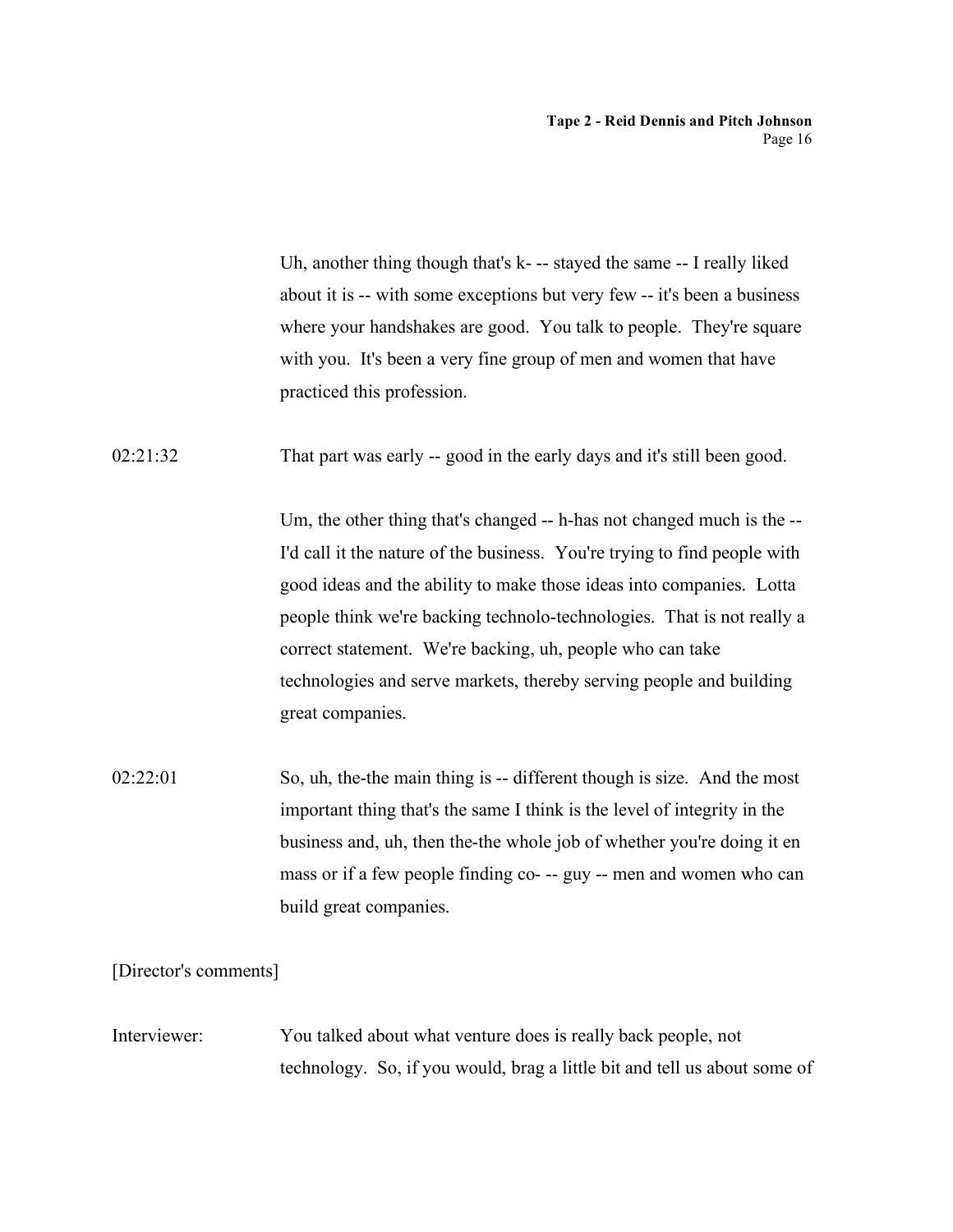the people that you have backed. And if you had to pick one or two or a handful of success stories, which ones come to mind?

02:22:43 Pitch Johnson: Well I just would modify your question a little bit that we back people for sure, but we back people trying to serve big markets. The technology is usually -- and-and the way we do the business is part of it. But we're not backing technology as such. And you're quite right in saying people.

02:22:58 Oh I would say, uh, uh, some of the most interesting people that I have backed, uh, uh, would be the, uh, George Rathmann who started Amgen -- turned out to be a very great company. George had a vision of what could be done with the kind of biotechnology that they, uh, were able to, uh, uh, develop.

> Uh, I would say that, uh, a company called Boole and Babbage - which a couple of guys named Ken Kolence and Dave Katch started - which was one of the first-one of the first two companies that sold or at least, uh, uh, rented out, I guess you'd call it, leased software so people didn't have to write their own software.

02:23:34 The idea of packaged software is so common now you wouldn't really pay attention. That was -- those guys really built a great company, although sadly enough neither one them really was able to develop fast enough to lead the company when it got bigger, which was a major problem, of course, in venture capital. But I-I certainly pay tribute to them for having an idea, getting it going, and building the basis of a company.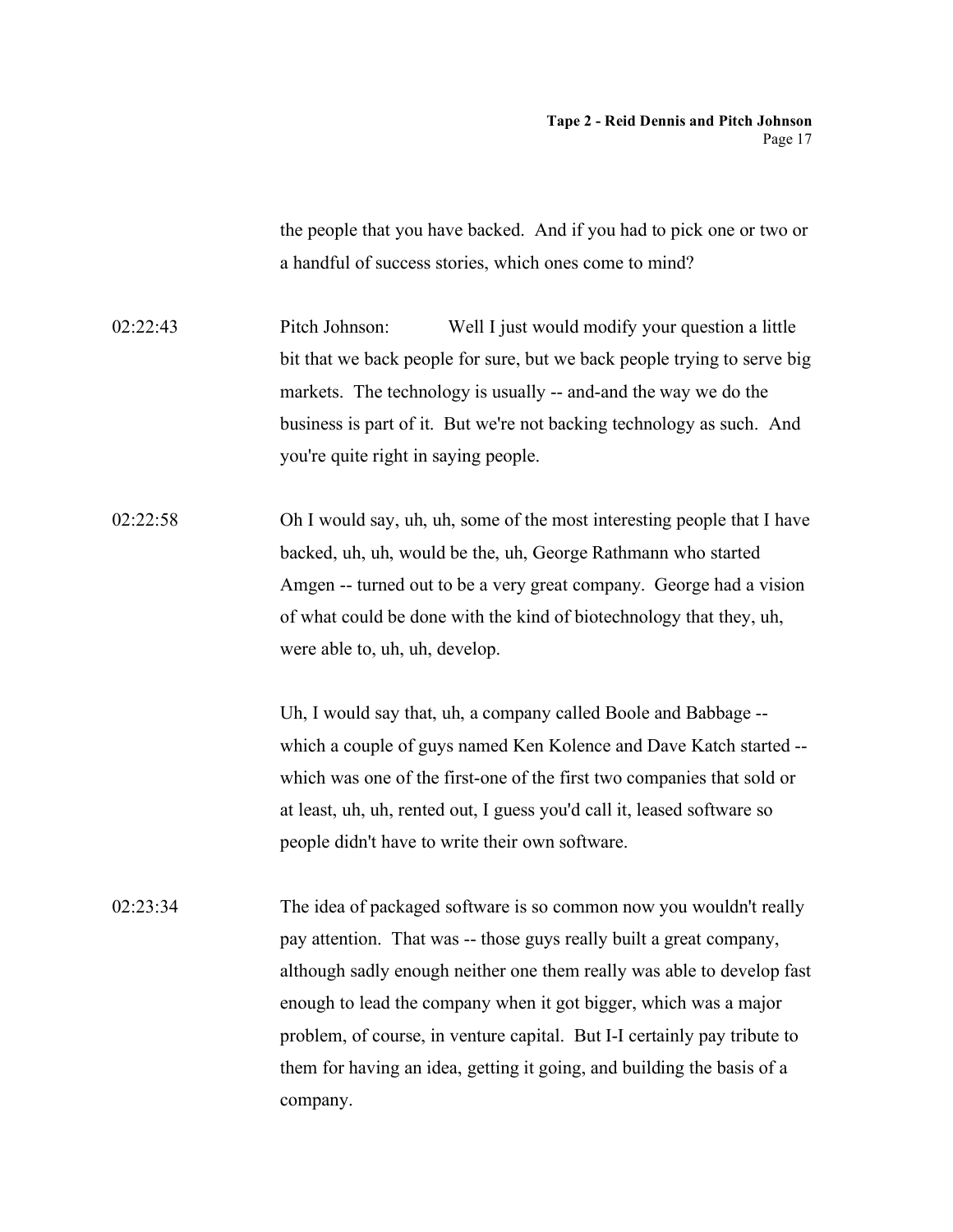02:23:57 Uh, Tandem Computers was another one, which I was the number two venture capitalist in it, not the first one, which was-which was Tom Perkins. But, uh, Jim Treybig was an extraordinary guy. He was able to spot a market. He was able to project what he was going to do. He's the only company I've ever been involved in where they -- with it -- for five years straight met their projections almost exactly. It's unheard of. And, uh, so Jimmy Treybig I would describe him was one of the top guys I've been involved with in terms of vision and-and a-and a person who took some technology and built a great company. 02:24:29 There's been a whole num- -- I've had a series of fortunate and succe- - - fortunately successful biotechnology companies. Uh, one was a-a-a little company in, um, in, uh, Berkeley called Chromatronics, but was the beginning of a whole bunch of 'em, uh, including Hybertech and, uh, IDEC and then Amgen and now our high hopes for our company Novocell that is working on a cure for type 1 diabetes. 02:24:58 So I-I think those -- I think the most exciting things, even though computer companies get big, is doing biotech companies where cures for tough diseases are developed. There's that second satisfaction. I love making the money, let's not be insincere. But I love the idea that, in this case, millions of people have been helped by the drugs that are developed by those companies.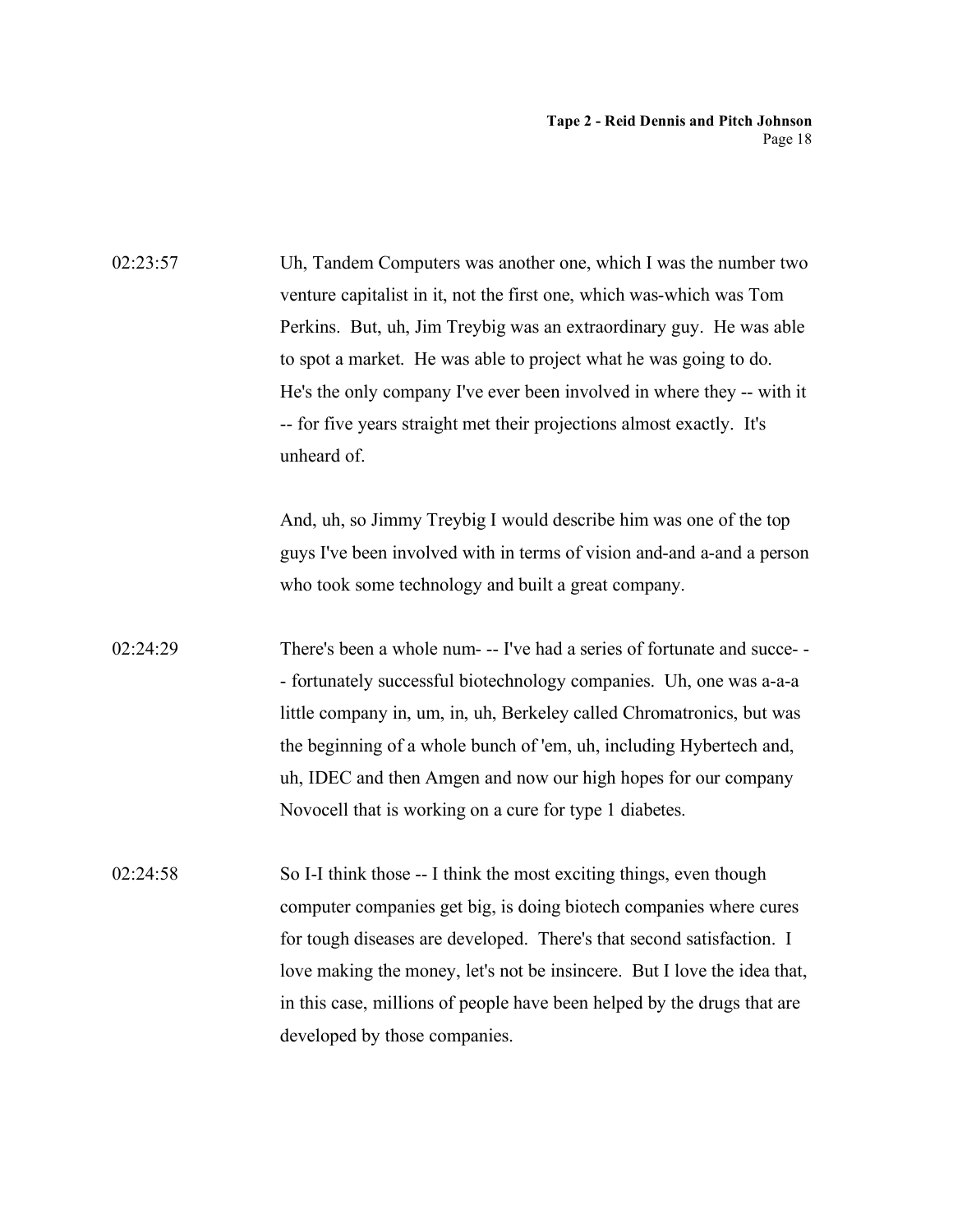- Interviewer: What are some of the key parts of the relationship between you and your entrepreneurs or venture capitalists and entrepreneurs that are important for success?
- 02:25:31 Pitch Johnson: Well we contribute three things. Many of you all think we're basically people that invest money. We invest money, we invest, uh, uh, a lot of, uh, consulting and time and helping the companies, and we invest stomach lining in those companies because any venture capitalist with his or her salt gets emotionally involved. They -- you n- -- you can't be that detached because the entrepreneurs are very emotional people who want to succeed.
- 02:26:00 They're winning type of men and women. And they are like athletes. And you're-you're like someone who's their coach and you have to have that same enthusiasm they do.

And what makes that hard is sometimes, and not in-infrequently but not never, those people that you've worked hard with, you've been their confidante, you've been their friends, and they -- you-you know they can't go any farther with the company 'cause they're running out of gas. Then you have to make a change. It's the hardest part of the business -- is going with someone whose -- that you've developed a lotta trust with.

02:26:30 And you really have to sit down and make a decision -- you have to make a decision, then you have to tell them that you can't go any farther with them -- very hard work.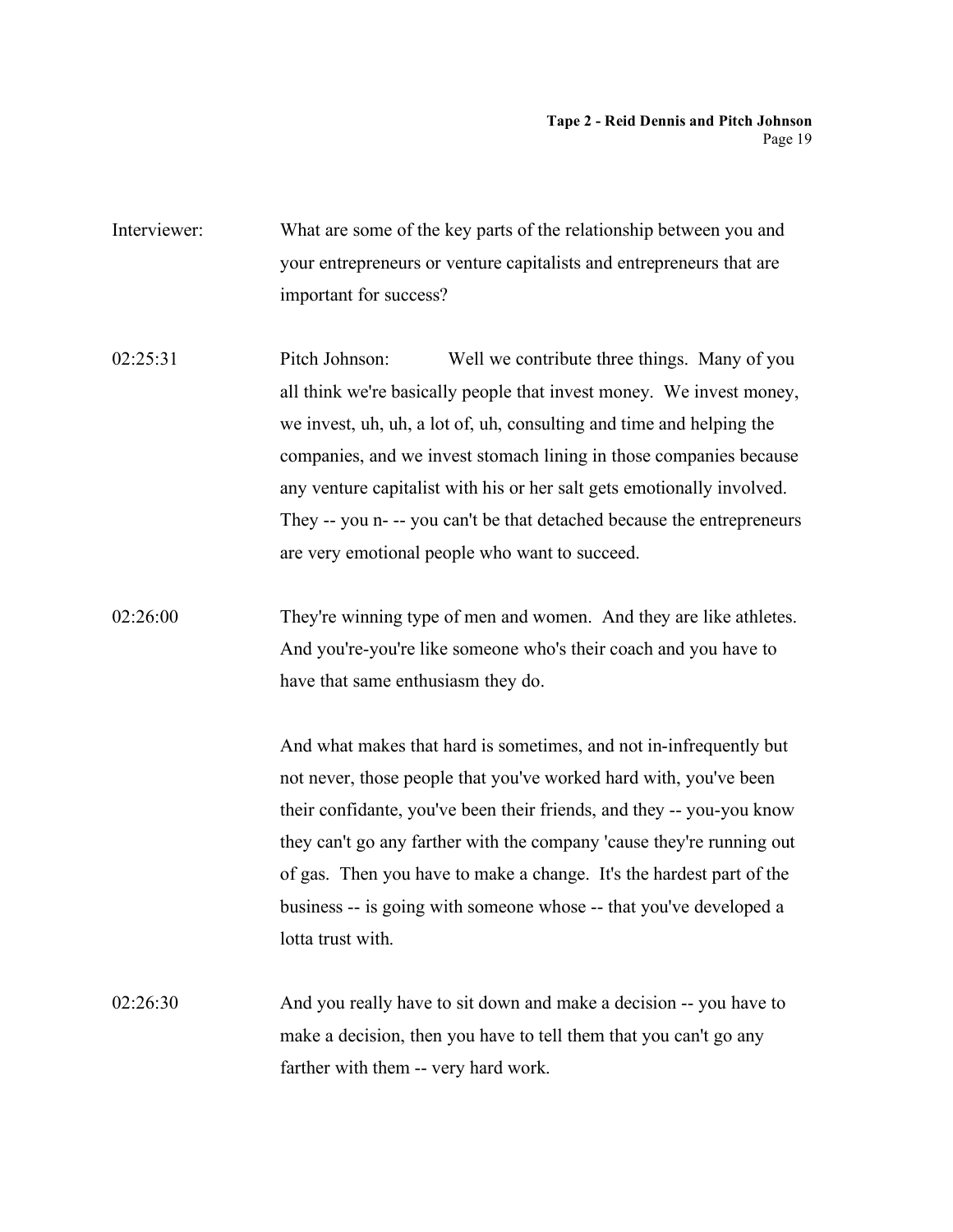| Interviewer:          | Speaking of hard work, what's the most difficult part of being a VC?                                                                                                                                                                                                                                                                                                    |
|-----------------------|-------------------------------------------------------------------------------------------------------------------------------------------------------------------------------------------------------------------------------------------------------------------------------------------------------------------------------------------------------------------------|
| Pitch Johnson:        | I-I just described it.                                                                                                                                                                                                                                                                                                                                                  |
| Interviewer:          | That is the most difficult.                                                                                                                                                                                                                                                                                                                                             |
| Pitch Johnson:        | Changing managements is the hardest thing. Uh, you know,<br>sometimes -- o-one of the things we have to be able to do is walk away<br>from a deal that isn't working and not put anymore money into it. If<br>you put enough money and enough time and you can almost make<br>anything succeed. But of course, we're trying to generate some kind of<br>decent returns. |
| 02:27:01              | So that, uh, it's-it's hard to just say no, we can't go any farther. You're-<br>you're missing the plans. I don't think the odds of success are great<br>enough. So it's a-it's a-it's another way of having to tell somebody<br>something unpleasant, but part of our business is walking away from<br>deals that aren't working.                                      |
| Interviewer:          | When you look back over your career, what's one of the things you're<br>most proud of? What are you most --                                                                                                                                                                                                                                                             |
| [Director's comments] |                                                                                                                                                                                                                                                                                                                                                                         |
| Interviewer:          | What are you most proud of over the course of your career?                                                                                                                                                                                                                                                                                                              |
| 02:27:32              | Pitch Johnson:<br>Well there're two major somewhat separate<br>things that I'm proud of. Uh, I think that-that series of biotech                                                                                                                                                                                                                                        |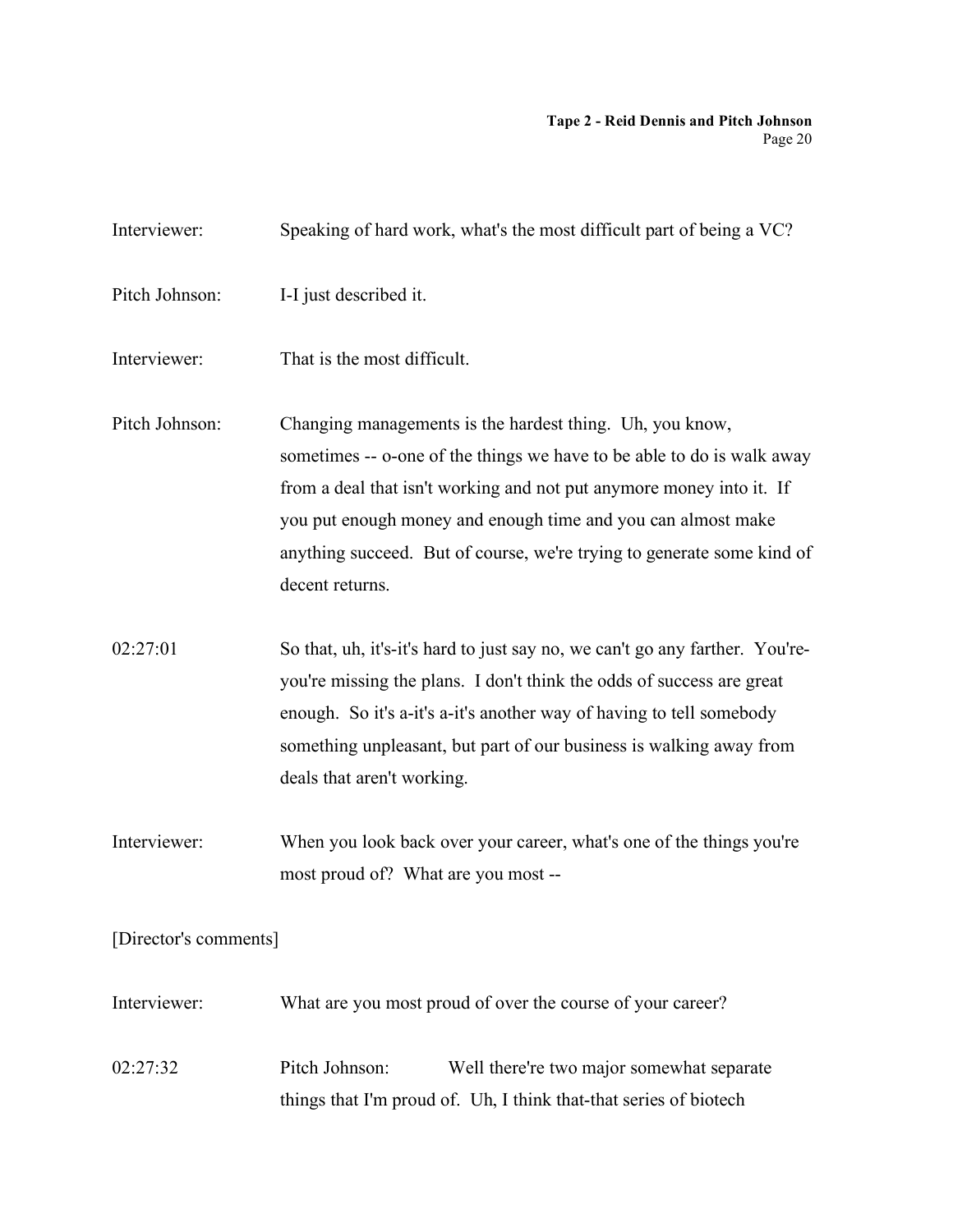companies in which we develop products that are so helpful and important to so many people at a satisfaction level -- uh, people write you -- write the company letters and they-and they come and see the company. And they tell you sometimes, if they meet you and they know you're involved, what it's meant to them, what their lives have been -- their lives have been saved, lengthened or i-improved greatly by the drugs that s-several of these companies have developed especially Amgen, which is-is-is a-is a lifesaver for people on kidney dialysis.

- 02:28:10 The second thing is-is much different. By some good luck, I got involved in teaching and developing a class in ven-venture capital. It was, I believe, the first class in venture capital ever taught in a-in a business school -- a major business school. It was Stanford Business School, although my-my alma mater was Harvard Business School.
- 02:28:29 But I think in terms of those 650 students that I taught over 12 years, the relationships that that has engendered, the keeping up with them and seeing how they're doing, and, uh, having had a chance to systematize what venture capital is and teach it, by the [K-System] I might add, probably is the deepest satisfying thing is I've done. It wasn't even directly business but it was passing in-information along to a new generation, giving them tools to think about the business and not just practice it. I feel a lotta pride in that -- probably more pride than I deserve but it was a great experience.
- Interviewer: What do you think about cleantech investing these days? Any thoughts on that?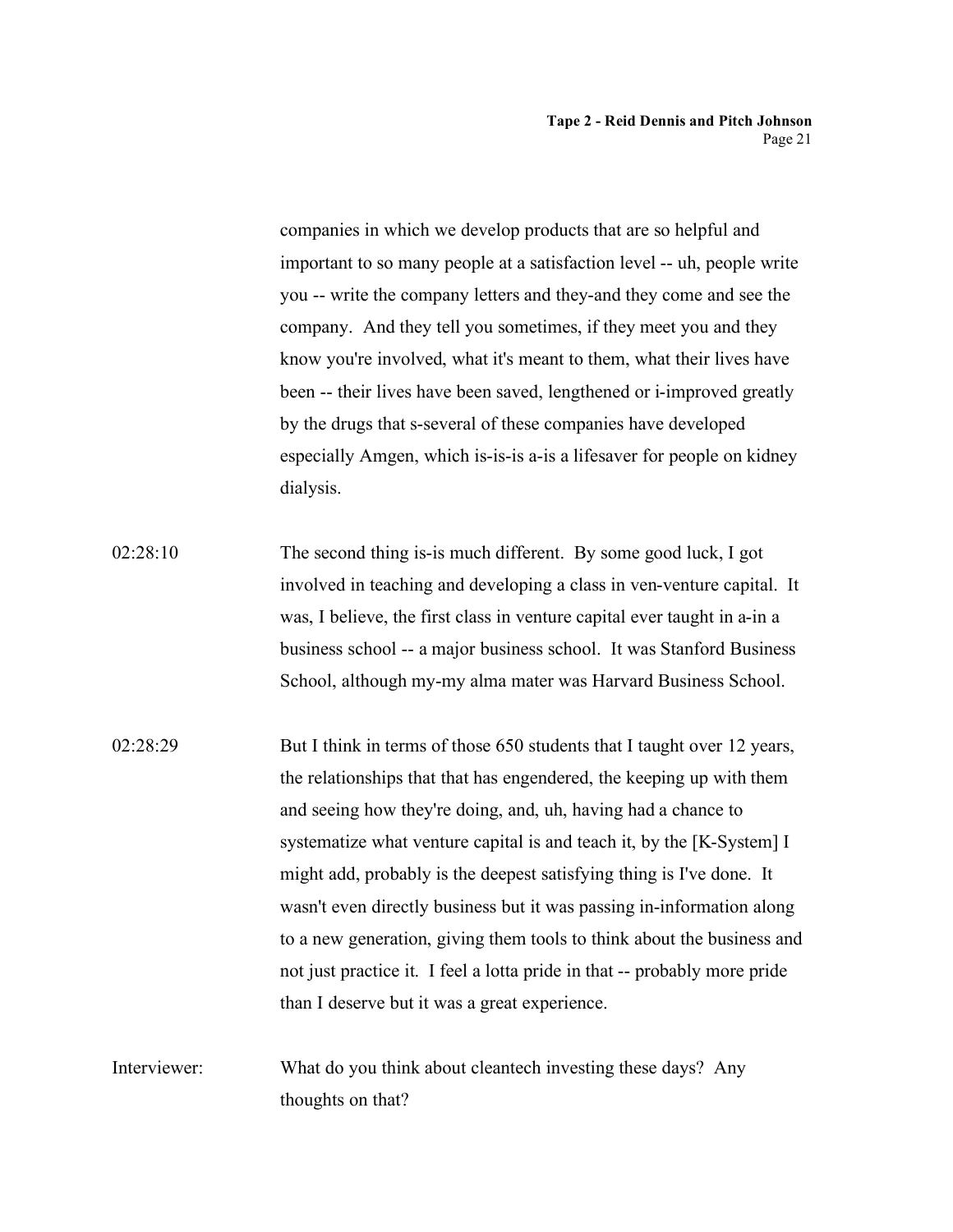| 02:29:07     | I think it's an important area. I think that, uh, it is, uh, not a -- I think<br>it's a market that is gonna be big. The -- one of the problems with it |
|--------------|---------------------------------------------------------------------------------------------------------------------------------------------------------|
|              | it's hard to do cleantech with little deals like we-we tend to do.                                                                                      |
|              | Cleantech takes a lotta money. You're gonna build a company to                                                                                          |
|              | change-change a new kind of automobile or some kind of a energy                                                                                         |
|              | modification or-or energy changing.                                                                                                                     |
| 02:29:31     | So I think-I think-I think it's a great area. I think we're not gonna do                                                                                |
|              | much of it because we're-we're a smallish company 'cause we're                                                                                          |
|              | private capital -- just my own family and a few other families, uh, are -                                                                               |
|              | - is what our fund comprises.                                                                                                                           |
|              | But I'm sure that people will do well in it for the usual -- for the same                                                                               |
|              | reasons -- big markets and good people serving those big markets. But                                                                                   |
|              | it'll -- I think they'll be primarily larger funds who can put tens of                                                                                  |
|              | millions of dollars in one place.                                                                                                                       |
| Interviewer: | And last thing, is there anything that you think is important for us to                                                                                 |
|              | capture here tonight that my questions haven't brought out?                                                                                             |
| 02:30:05     | Pitch Johnson:<br>I sort of touched on it, but I-I-I think the mo---                                                                                    |
|              | important thing that I think that the old guard like me can-can, uh, say                                                                                |
|              | i-is what I said earlier. I'll just repeat it 'cause it's so important. This                                                                            |
|              | has been a business of [relief] gentlemen-gentlemen and gentlewomen.                                                                                    |
|              | It's been people whose handshakes are good, whose conversations are                                                                                     |
|              | good, who don't reveal information that's private. And we -- there's                                                                                    |
|              | been exceptions. I'm not saying everybody's wonderful.                                                                                                  |